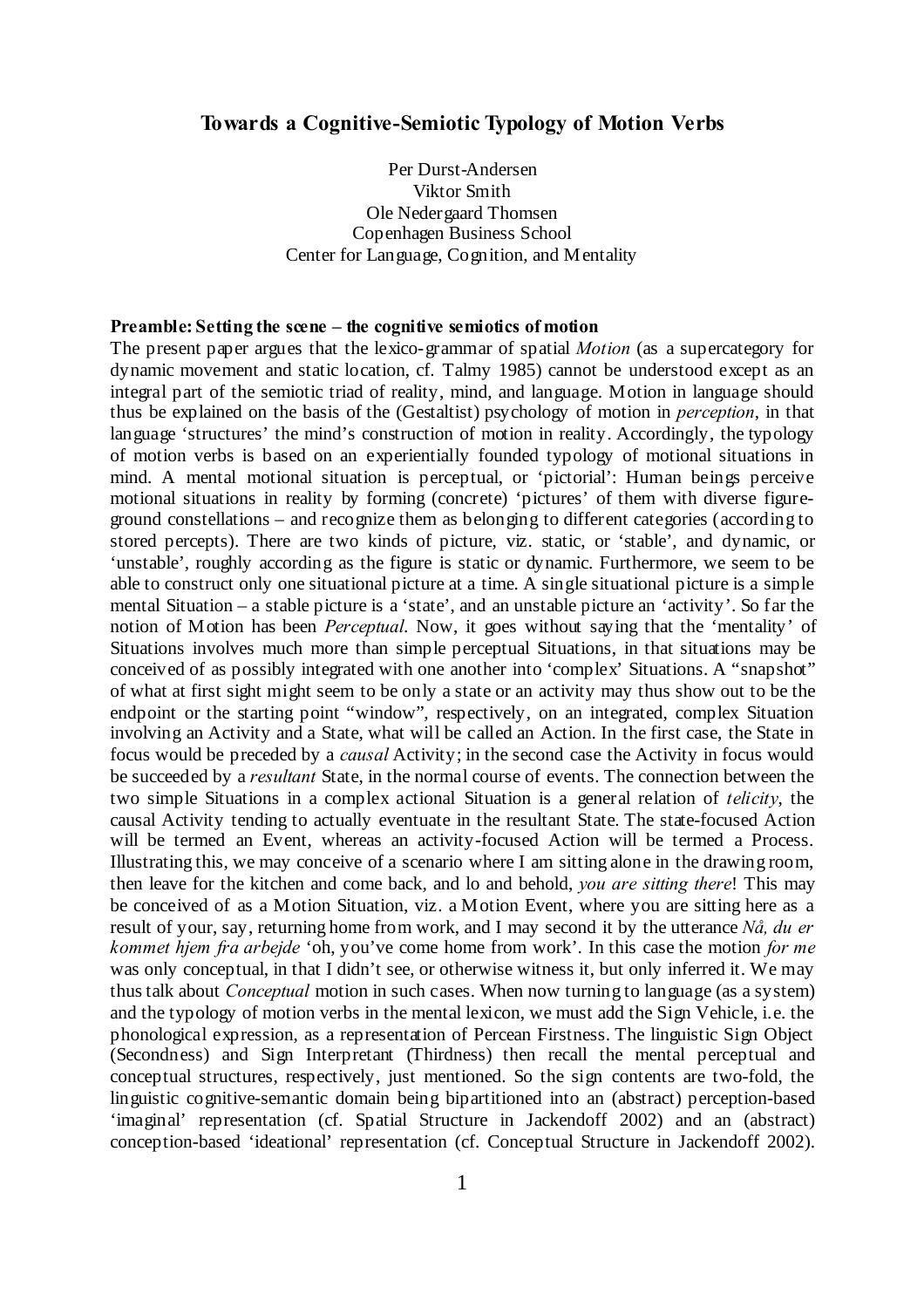What we mean by this is that whereas there is only one single reality "out there" (the dynamical, referential object of the sign when used, e.g., a motion event perceived), there are two mental contents to grasp it. In the first place reality is mirrored by the perception-based Image (the immediate object), which is a typification of a mental picture, but additionally it is *interpreted* by the conception-based Idea (the immediate interpretant). Thus, according to the present model, a motional verb sign is an "omnipotent" *symbol*, applicable to any situation covered by its contents (Durst-Andersen 2009). On the image level, it is determined whether it may be used to refer to a simple or a complex motional situation; evoking a stable or an instable picture in the usage situation; recalling a specific figure-ground constellation. This experiential level is the basis for the interpretive ideational-propositional level where the imaginal content is interpreted logically as rhematic, in the Peircean sense of a predicate, and this rheme is 'telescoped' into a propositional and even an argumental representation. This is most obvious in the case of actions: corresponding to the causal activity situation we have an activity proposition p and to the resultant state situation a state proposition q, connected by the logical relation of implication. A process focuses on the causal activity, this triggering the 'assertion' of p, whereby q may (come to) be true; whereas an event focuses on the resultant state, this triggering the 'assertion' of q, whereby p may (have) be(en) true.

The proposed framework makes it possible to distinguish motion events from motion in a wider sense and to give a precise and coherent interpretation of Talmy's variables *Figure*, *Ground*, *Manner* and *Path* (Site). The final result provides a basis for describing and explaining not only already observed differences between languages, but also differences that have gone unnoticed.

#### **1. Background, aims, and scope**

#### **1.1 Lexicalization typology**

Motion event research has grown into a well-established and highly productive field. Its theoretical cornerstone are the classic studies by Talmy (1975, 1985; for further refinements, see 2000: 25ff.), supplemented by works primarily by Slobin (e.g. 1996a/b; 2004a/b), but also by others (for an overview, see Mora Gutiérrez 2001). Despite the overwhelming amount of specific works within motion event research and despite the seemingly growing awareness of the need for a more fine-grained, less schematic approach than the Talmy-Slobin framework, the core assumptions and variables of the framework nevertheless are still upheld. Talmy's basic assumption is that even though people's pre-linguistic conceptualization of e.g. a directed Motion Situation appears to be universal – involving the same fundamental components to be lexicalized (apart from Figure and Ground, *Motion* itself, *Manner* of Motion, or *Cause*, and *Path* (i.e. trajectory), the ways of linguistically lexicalizing it in different languages are not the same because not all the components are able to be colexicalized in the same (verbal) morpheme in a *major* lexicalization system (Talmy 1985: 76): apart from cases where only Motion is lexicalized in the verb, as in English *move*, either the Manner component co-lexicalizes with the Motion component in the verb, leaving the Path behind to be lexicalized in a so-called Satellite, as in Manner languages, or it is the Path component that is lexically 'incorporated' into the *verb*, in so-called verb-framed or Path languages, whereby the Manner component becomes secondary, left for optional expression in a con-verb or adverb. Thus, we have a nice binary typology of major lexicalization patterns, and derivatively of languages, in that it is assumed that at least most languages fit into one of these types:

 **Manner (or, satellite-framed) languages**, like e.g., Danish, Swedish, English, German, Russian, and Chinese, where only the *Manner* of motion is lexicalized in the verb root together with Motion, while the direction or Path of motion is explicated elsewhere when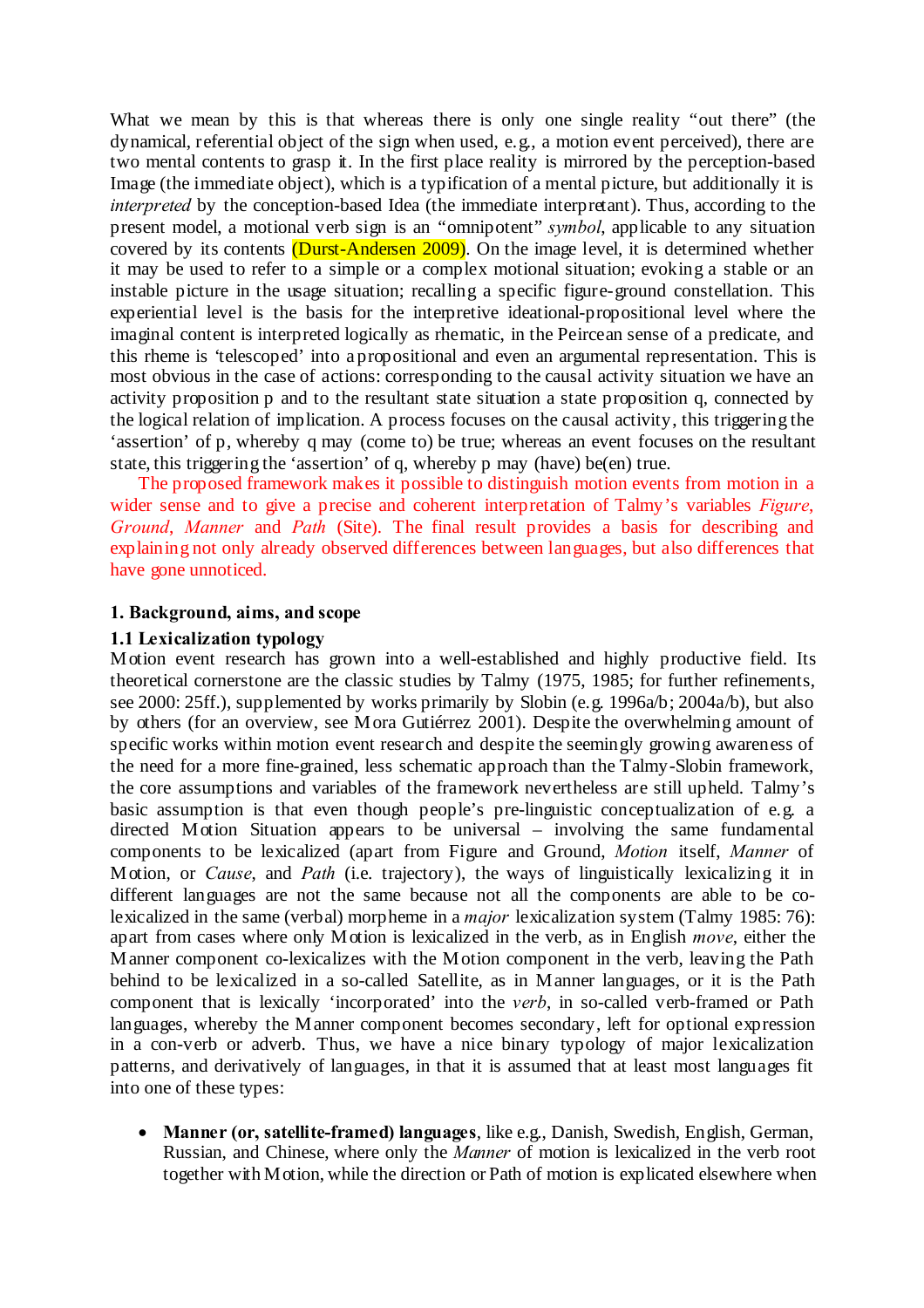required, through the addition of a Satellite in the shape of a particle (preposition/adverb) or a prefix. Example (1) is a cardinal example of a Manner conflation from English:

(1) The lorries drive over a weighbridge Figure Motion+Manner Path Ground  $[Activity$  Telicity Event $]$ <sub>Action</sub>

Here the Motion+Manner conflation is encoded morphosyntactically by a single verb root *drive*, its meaning being a spatial 'activity', or locomotion. In order that the (concrete, manner-specific) locomotion be 'directed', we have to also encode a Path concept, and this is done adverbially, by a Satellite, in this case *over*. By adding this Path concept in the shape of an adverbial Satellite, denoting a spatial change-of state (event), the simple spatial activity verb now becomes the nuclear part in a spatial *'action' frame* denoting *Relocation* (Smith 2003, 2005, 2006), i.e. the displacement of an entity from one Location to another. In order that the combination of the spatial activity (*drive*) with the spatial Path (*over*) may come to denote an 'action', a notion of *telicity* must be implied (i.e. conflated, or incorporated) between the activity component and the change- -of-state component: the movement determines, or 'causes' the change of state (cf. Durst-Andersen 1992; cf. also Foley & Van Valin 1984). The dynamic imaginal content of the verb plus the (ultimately) static image evoked by the Satellite are paired with two ideational sub-propositions, p and q, for the activity and the state, respectively. The Action is the logical conjunction of p and q  $(p \& q)$  – both the antecedent and the consequent must be true for the conjunction to be true. The Figure role of the activity (*the lorries*) is coreferential with the Figure role implied by the relational Satellite *over*. This second Figure is then seen in relation its Ground role (*a weighbridge*). Semanticosyntactically, the Motion+Manner—Path lexicalizations comprise a 'complex predicate' (Nedergaard Thomsen 1991, 1992), with the Motion+Manner conflation being a 'host predicate' and the Path lexicalization a 'co-predicate'.

The opposite member of the lexicalization typology is the following Path profiling type:

 **Path (or, verb-framed) languages**, like e.g., French, Italian, Spanish, Modern Greek, Turkish, and Japanese, where the verb roots co-lexicalize *either* Manner *or* Path, in addition to Motion, but not both, e.g., Fr. *courir* 'run' (Manner) vs. *entrer* 'enter' (Path), but where only the Path verbs conflate Motion with change of location, leaving Manner to be explicated elsewhere in the clause structure, e.g., Fr. *à pied*, *en avion*, *en courant*, if at all. A prototypical example of a Path conflation is seen in the following example (2) from Spanish:

| (2) a. La remolacha                               | lle ga                    | a    | la fabrica  | en camiones  |
|---------------------------------------------------|---------------------------|------|-------------|--------------|
| the beet [s]                                      | arrive(s)                 | (to) | the factory | in lorries   |
| Figure                                            | Motion+Path (Path) Ground |      |             | Means/Manner |
| The sugar beets arrive at the factory in lorries' |                           |      |             |              |

What this example shows is that the *verb* root in this type of language (or, construction) in itself denotes a directed motion, or change-of-location: the abstract Motion component conflates with an abstract Path component into a verb root, here *llega* 'arrives'. Only when there is enough informational focus on the Means/Manner component does it become formulated in a modifier, as in this example *en camiones* 'in lorries'. Note that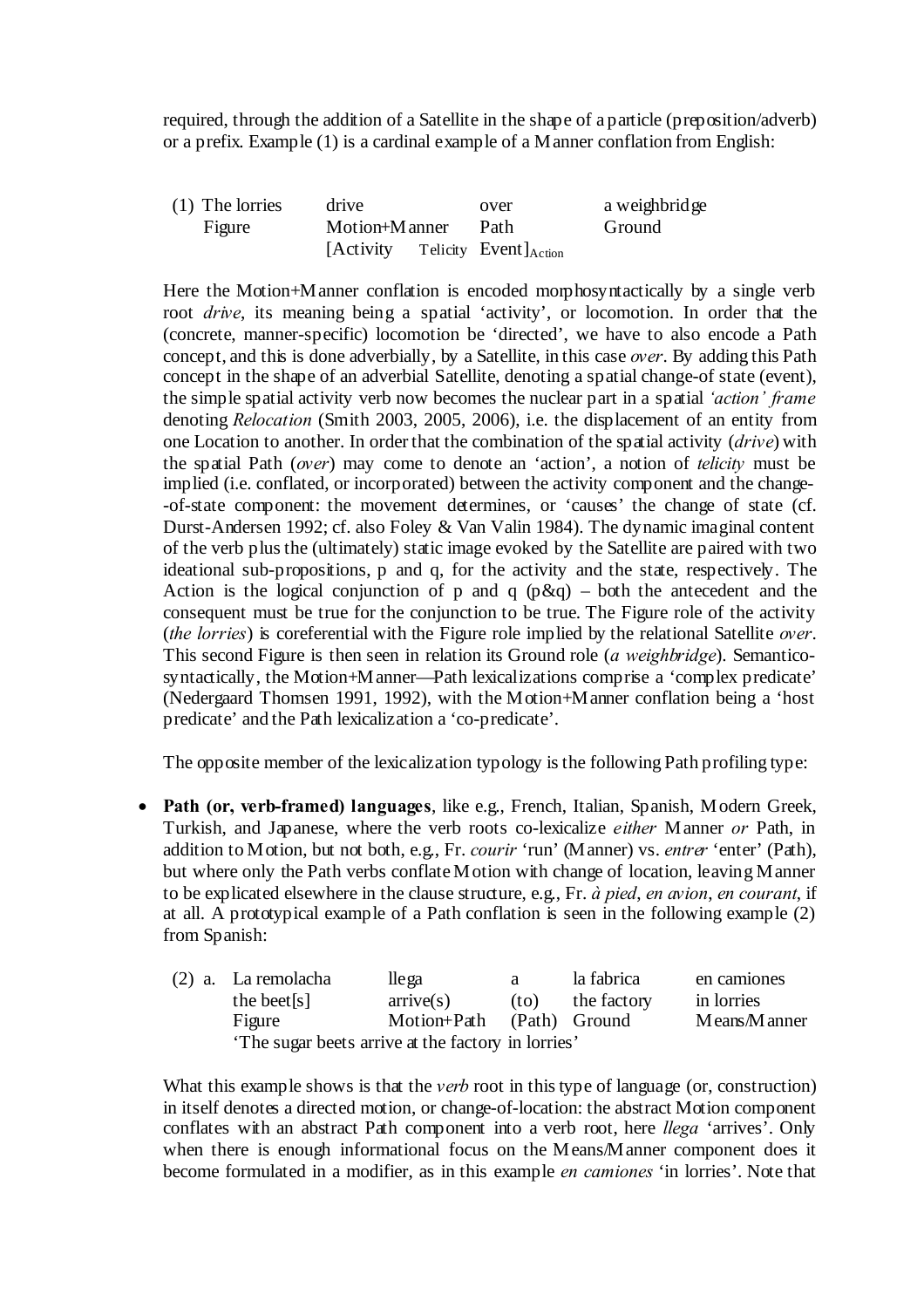the prepositional Path *a* is actually an analytic case proclitic (here, allative). The Manner role in this instance functions at the same time as a Container (Vehicle) and thereby Location Site (*en* and secondary Ground *camiones*) for the Figure. We must, however, distinguish between the above construction in (2a) and one in which the Manner of Motion is encoded in a verb stem, cf. (2b):

(2) b. El globo se fue por la chimenea volando the balloon refl went through the chimney flying Figure Motion+Path Path Ground Motion+Manner 'The balloon flew away through the chimney'

Syntactically the gerund *volando* 'flying' is a predicative attribute denoting a Circumstance activity of the main predication 'event' (Hengeveld  $&$  Mackenzie 2008: 264). It describes the Manner Activity leading up to the change of Location denoted by the main predicate *se fue* 'went away', which denotes a motional 'event', i.e. an Action with a resultant State profile. Note that the end point of the Locomotion ('outside the chimney') is not within the scope of predication – only the Trajectory Path is specified by the perlative *por* 'through'. Here it is important to be precise with respect to the distinction Verb-framing vs. Satellite-framing: the Verb-framing construction in Spanish denotes a motional 'event' where the Circumstance is left unspecified, as in (3a), but a motional 'process' with a gerund con-verb, as in (3b):

- (3) a. Llegó arrived:3 'He arrived' (event)
	- b. Llegó corriendo arrived:3 running 'He arrived running' (process)
	- c. Llegó cantando arrived:3 singing 'He arrived singing' (process)

The activity denoted by the predicative attribute in (3b) converts the mode of action of the construction from 'event' in (3a) (state focus) to 'process' (activity focus). It should also be mentioned that the function of the con-verb is *not* in itself to encode (or specify) a latent Manner component of a *total* motional action (as seems to be implied by Talmy's model of carving out the same conceptual input), as is evident from the example in (3c) – 'singing' is not a motional Manner. In the Satellite framing construction, the Satellite (denoting an 'event') turns a motional 'activity', profiling a motional Manner, as in (4a), into a motional 'event', as in (4b), all from Danish (' means full stress;  $\alpha$ means reduced stress):

| $(4)$ a. Han | he                     | $\partial$<br>ran |                      | a'. Han<br>he | $\partial$<br>ran | hele vejen hjem<br>all the way home |
|--------------|------------------------|-------------------|----------------------|---------------|-------------------|-------------------------------------|
|              | b. Han<br>he<br>Figure | $_{0}$ løb<br>ran | hjem<br>home<br>Path |               |                   |                                     |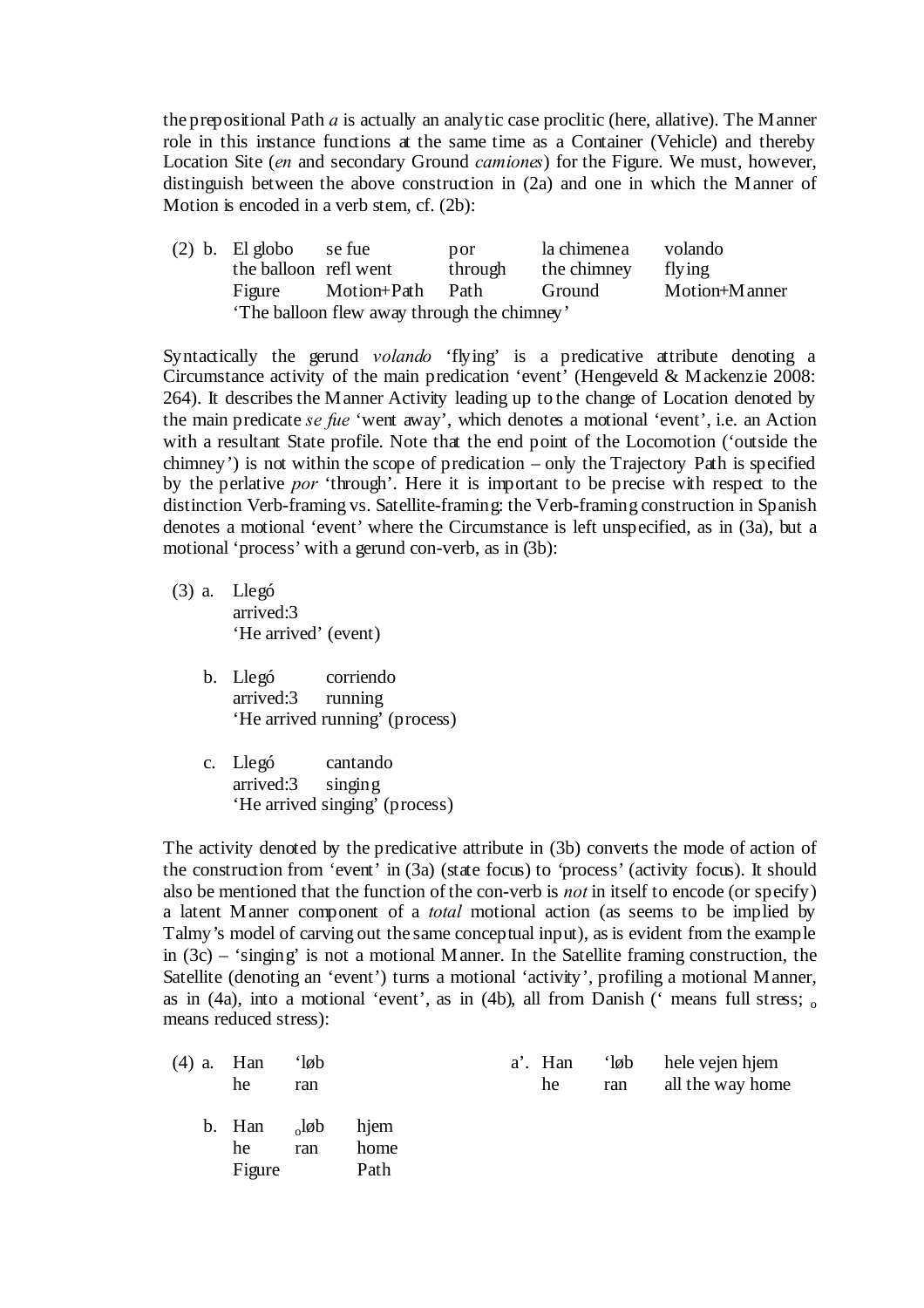|  | c. $*$ Han $_0$ sang hjem |  |    | c'. Han 'sang hele vejen hjem |
|--|---------------------------|--|----|-------------------------------|
|  | he sang home              |  | he | sang all the way home         |

As should be expected, an activity which does not denote a Manner of motion cannot occur in a Satellite framing construction, cf. (4c). Note that a seeming Path Satellite (*hjem* 'home') in (4a') and (4c') is only part of a measure adverbial. In Danish, event Satellites may occur on their own, cf. directive *ned!* '[move] down!' In so far as a Satellite framed language like Danish and English uses a Path Satellite to convert an activity into an event, it may apply a sequence of Satellites to denote a sequence of changes of location involving the same 'travelling' Figure, whereas a Verb framed language like Spanish has to apply a sequence of Path-specifying verbs (cf. Slobin 1997: 438). For some examples, see (20) below.

However, the typology is not exhaustive yet: it shows out that there are (a) two more types of languages, and (b) two more types of lexical conflations, namely (a) 'equipollently-framed languages' where there are two Motion verbs, i.e. a Manner verb followed by a Path verb;  $(a/b)$  Figure conflation (as in Atsugewi, Talmy 1985); and (b) Path+Ground conflation in deictic verbs, where the Speaker is Ground and the Path is Goal or Source.

 **Equipollently-framed, or Manner-Path, languages** (Slobin 2004a: 226), as e.g. Chinese, offer a typological alternative to Path (Verb-framing) and Manner (Satelliteframing) languages, in that they evince serial verb constructions, involving Manner and Path verbs as equipollent verbal elements in sequence, cf. (5) from Chen & Guo (2008):

| (5) Wŏ | păo                        | chū         | le. | chúfáng       |
|--------|----------------------------|-------------|-----|---------------|
|        | run                        | exit        | pfy | kitchen       |
|        | Figure Motion+M anner      | Motion+Path |     | <b>Ground</b> |
|        | 'I ran out of the kitchen' |             |     |               |

In this example there is both a Manner verb and a Path verb, in this iconic, diagrammatic order. The Manner verb denotes an activity and the Path verb an event (state focus). On a higher level of conceptualization they correspond to an action, which assigns the notion of telicity between the activity and the state. Notice that the Manner and Path verbs are not restricted to occur in series, they may occur on their own (hence the term equipollent).

 **Deictic motion verbs** (Fillmore 1975; Nakazawa xxx) co-lexicalize Motion with Path plus, as Ground, the Speaker's location in the utterance situation from where he can see the Figure, cf. (6) from Zúñiga (2006: 172). In Chinese, as in other serializing languages, the Deictic verbs often demarcate theManner+Path verb series, cf. (6):

| (6) Tā | zŏu                                  | $\mathbf{\underline{in}}$ | lái                | le  |
|--------|--------------------------------------|---------------------------|--------------------|-----|
| he     | walk                                 | enter                     | come               | pfy |
|        | Figure Motion+Manner Motion+Path     |                           | Motion+Path+Ground |     |
|        | 'He walked in where I am/towards me' |                           |                    |     |

Languages may differ as to whether the Path conflated in Deictic verbs is bounded finally ('to', as in English *come*) or unbounded finally ('towards', as in Chinese *lai* '"come"' and English *go*), or is bounded initially (as in English *go*) (Nakazawa xxx).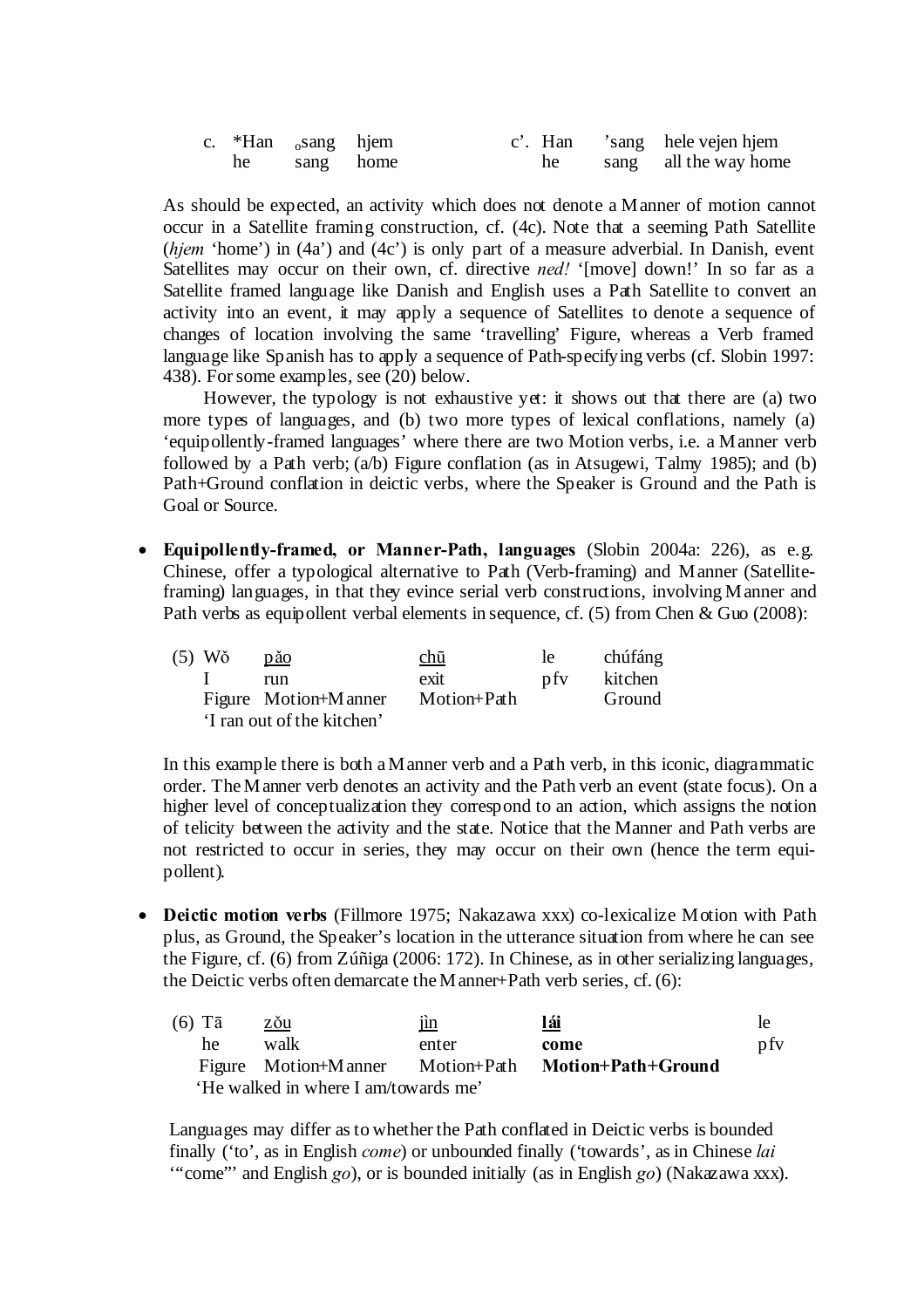Notice that deictic motional action verbs like English *go* indicate that the resultant state may be 'negative' ('begin not to be at Utterance Location').

 In a **Figure language** (as e.g. Atsugewi, cf. Talmy 1985: 72-74), imaginal characteristics of the Figure are conflated in the verb root, cf. (7):

| $(7)$ / $-w$        | -ca                           | $-st'aq'$        | $-ic't$     | a/      |
|---------------------|-------------------------------|------------------|-------------|---------|
|                     | from:wind:                    | for:runny:icky   | into:liquid |         |
| 3 <sup>rd</sup> ps. | blowing: on: Figure           | material:to:move |             | factual |
|                     | Force                         | Motion+Figure    | Path        |         |
|                     | The guts blew into the creek' |                  |             |         |

A number of sub-issues have been subject to more detailed investigation, including (a) the exact place of particular languages in the lexicalization typology (e.g., Zlatev & Yangklang 2004; Zlatev & David 2004; Berthele 2004; Ibarretxe-Antuñano 2004; Fong & Poulin 1998; Smith 2003, 2006; Ozol 2004); (b) the possible impact of cross-linguistic, typological differences on non-linguistic thinking and problem solving (e.g., Pourcel 2005; Papafragou et al. 2002; Gennari et al. 2002; Herslund & Baron 2003; Slobin 1996b); (c) the impact of communicative settings, rhetorical norms, etc. on the speaker's actual choice among the options offered by any given language (e.g., Strömquist & Verhoeven 2004; Berman & Slobin 1994; Korzen 2005); and (d) the actual consequences of the typological differences for crosslinguistic communication and translation (e.g., Rojo & Valenzuela 2001; Slobin 1996a, 2005; Ibarretxe-Antuñano 2003; Willemoes 2008; Vovk 2008).

# **1.2 The prerequisites for a classification of motion verbs**

In the present paper we shall argue that a proper understanding of the linguistics of Motion will need the following cross-classifications:

- **Situation**: motion event semantics is fundamentally based on *space*, so we will need a **typology of Situations** that is founded on experiential structures other than time (for some examples of time-based theories, see Vendler 1967, Langacker 1991, Lyons 1977): as stated in the preamble, the typology is founded on visual perception, differentiating simple Situations (one picture) from complex ones (two pictures). Within the former, simple situations, it distinguishes between states (stable pictures) and activities (unstable pictures), and within the latter it distinguishes what could be termed 'moving', e.g., waving one's hand, from simple loco-motion, e.g., moving in a certain direction (e.g., walking) or in various directions within the limits of one location (e.g., walking around). Complex motion is, e.g., going from one location, source, to another, destination, via a trajectory. The latter kind of motion is often referred to as "motion event", "translocation", "directed motion" or "translational motion", and the corresponding verbs are called "directed motion verbs", "change-oflocation verbs", etc.
- **Ontological domain**: the following two classifications concern the semantics of verbs and verbal expressions, in terms of on the one hand the **typology of conceptual representations of domains of reality**, what is known as 'process types' in Systemic-Functional Linguistics (cf. Martin & Matthiessen 1990), on the other in terms of semantic construals of Situation types, i.e. *Aktionsart*s or modes of action (cf. above). What is meant is that verbal Situations, before they are classified into modes of action, are distinguished into different domains of reality, primarily space – especially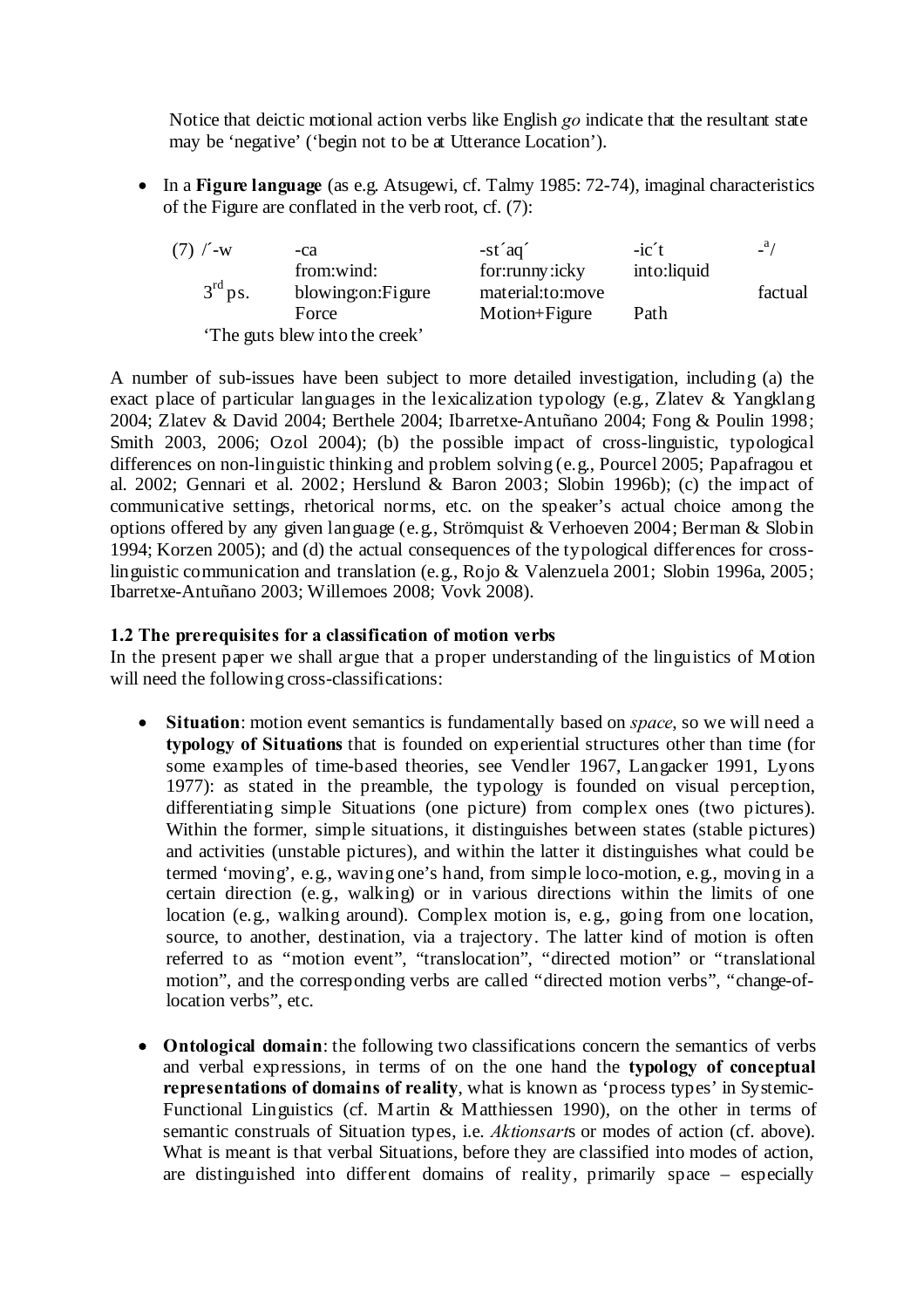relevant for this paper – possession, mental experience, and lastly quality: it is obvious, for instance, that the English verbs *have* (State), *administer* (Activity) and *give* (Action), over and above representing different verb classes according to mode of action, all three have in common that they involve the domain of reality 'possession'. In the same way Russian *stojat'* 'stand' (State), *idti/xodit'* '[+/–intense] walk' (Activity), and *ujti/uxodit'* '[imperfective/perfective] leave by walking' (Action) all represent the three different modes of action, but superordinately they all involve space, more narrowly 'spatial position' [+vertical]. This kind of typology is needed, because it turns out that if a language focuses on the concrete notion of 'spatial position' or on the abstract notion of 'existence', it will do so in every *Aktionsart*. We'll come back to that later.

 Experiential **mode of action**: on this level a **classification of verbs** and verbal expressions involves reference to two distinct, but interrelated (sub-)levels, i.e. the experiential, image-based level and, paired to it, an ideational, proposition-based level. A verb, then, is an image-idea pair. On its experiential, image level, it is classified with respect to 'mode of action' types corresponding to the above pre-linguistic Situation types, viz. State, Activity, and Action. Furthermore, on this level, the verb occurs in a 'participation' frame where perceptual functions such as Figure, Ground, Manner, and Path are relevant. On the ideational, propositional level the verb is represented as a propositional structure that interprets its type of experiential image (cf. Situation) in terms of implied propositions. On this level the verb has a propositional frame (to which we return later). Recognizing the two semantic levels allows us to detect and describe differences between corresponding verbs and verbal expressions in different languages that even though they refer to the same situation in reality, interpret it differently. Thus, a motion Situation – as shown in  $(1)$  and  $(2)$ above – may be construed by a Manner verb in one language and a Path verb in another: e.g., Eng. *Walk into the room*; Fr. *Entrer dans la chamber*; Rus. *Vojti/vxodit' v komnatu*. In the Satellite-framing case, the Path (change-of-state) coding Satellite (lexical preposition *into*) is required for the clausal nucleus to denote a motional 'action', in that the verb itself denotes an 'activity'; whereas in the verb-framing case, the external Path specification is in some sense redundant, Path being inherent in the Path coding 'action' verb. In Slobin's terms, the 'thinking for speaking' of a Manner language like English requires Manner (except for motion verbs of French origin, like *arrive*), whereas the one of a Path language like French doesn't. Focusing on 'actions', which are composed of a dynamic activity and a resultant state, may either be, basically 'processes', profiling the activity, or 'events', profiling the resultant state. The Danish verb *stille* 'put' has these two variants, event being realized by full stress retainment (8a), process by stress reduction (8b):

| $(8)$ a. | Han    | 'stillede                                     | mælken   | $\mathbf{i}$ | køleskabet |
|----------|--------|-----------------------------------------------|----------|--------------|------------|
|          | he     | put                                           | milk-the | in           | fridge-the |
|          |        | 'He put the milk in the refrigerator' (event) |          |              |            |
|          |        |                                               |          |              |            |
|          | b. Han | ostillede                                     | mælken   | $\mathbf{i}$ |            |
|          |        |                                               |          |              | køleskabet |
|          | he     | put                                           | milk-the | into         | fridge-the |

 The 'event' views the Situation from the *vantage point* of the resultant state and "looks back" onto the causal activity, whereas the 'process' takes its point of departure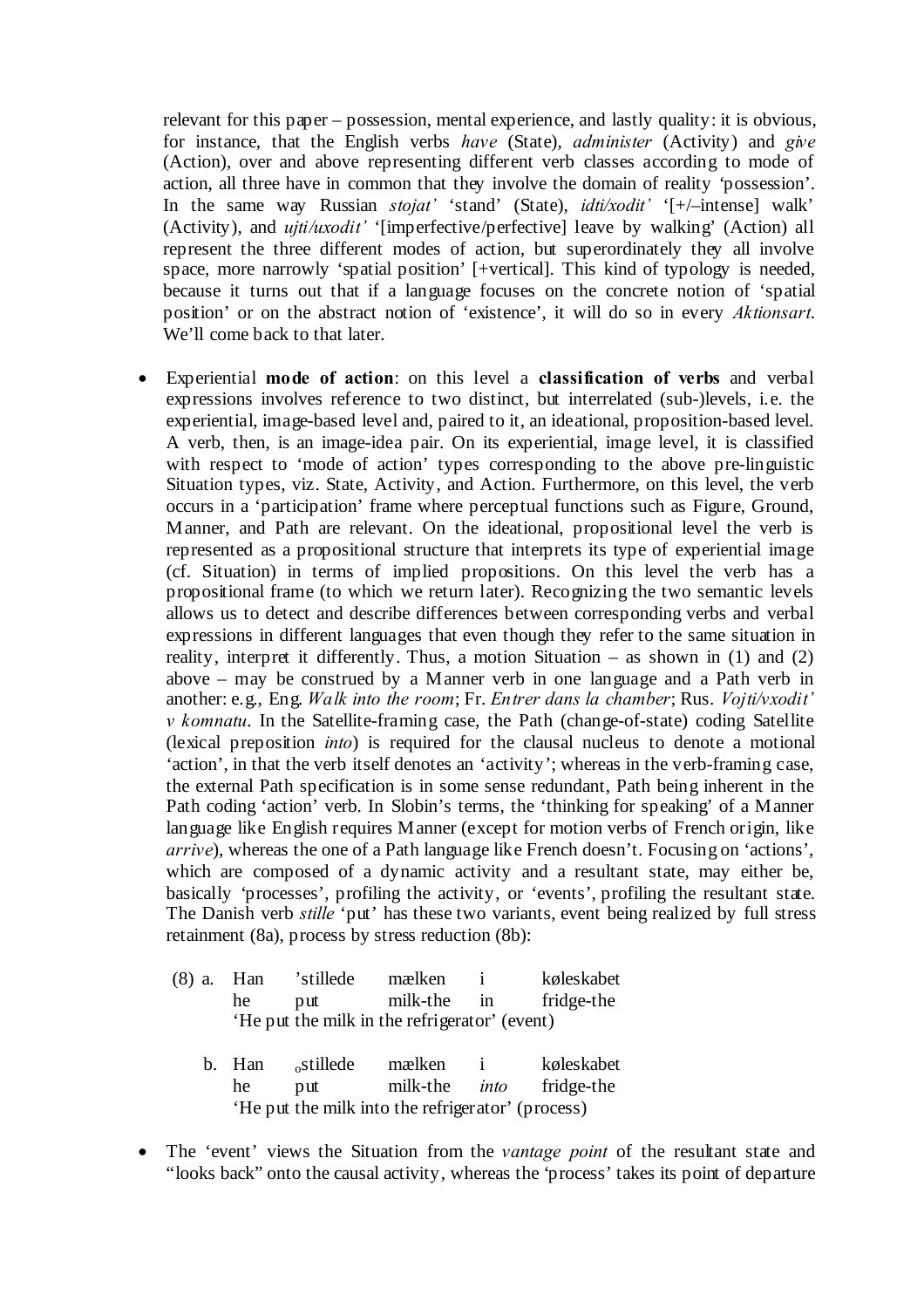in the activity and "looks ahead" towards the resultant state. Note that the unitary stress in (3b) indicates a close-knit connection between the framing satellite, denoting Path, and the motional verb – the latter may be said to incorporate the former (cf. Nedergaard Thomsen 1991, 1992, 2002b). In this connection it must be stressed that grammatical operators of Tense-Aspect-Mood must in principle be left out of consideration when cross-classifying the verbal lexemes. Accordingly, the different presentations of the same event denoted by the same verbal root (lexeme) have nothing to do with verb classifications/typologies: accordingly, e.g., *walking into the room* and *walked into the room* both denote a motional action, i.e. relocation.

 This leads us directly to a cross-classification of verbs and verbal expressions in terms of **morphosyntactic function** and **morphosyntactic technique**: The English expression *walk into* is in terms of function a **complex predicate** (Nedergaard Thomsen 1991, 1992, 1998, 2002a/b), in terms of technique it is a phrasal verb. The nuclear verb is host predicate, and the directional or Path Satellite performs the role of co-predicate. In isolating, serializing languages, as in Mandarin Chinese above, the morphosyntactic technique is (diagrammatic) serialization, and the corresponding complex predicate is a sequence of **equipollent sub-predicates**, and in languages relying heavily upon morphology the technique may of course be one of compounding, incorporation, or suffixation. In a polysynthetic language like for instance Mapudungun (Zúñiga 2006), a kind of morphological serialization is found, cf. (9), where the first verb root denotes Manner of motion (9a) or a Circumstance (9b), both from Zúñiga (2006: 168):

| (9) a. Rüngkü-                                                                | kon-  | $-1$  | ruka   | mew             |
|-------------------------------------------------------------------------------|-------|-------|--------|-----------------|
| 1ump                                                                          | enter | indic | house  | $\mathbf{p}$ op |
| $M \dot{\text{otion}} + M \text{anner}$ $M \dot{\text{otion}} + P \text{ath}$ |       |       | Ground | Path            |
| 'He jumped into the house'                                                    |       |       |        |                 |

| b. Ülkantu-              | yekü-  | pa-                                                             | -V    |
|--------------------------|--------|-----------------------------------------------------------------|-------|
| $\sin \theta$            | arrive | towards:Speaker                                                 | indic |
| Circumstance Motion+Path |        | Motion+Path+Ground                                              |       |
|                          |        | 'He came (towards Speaker) singing' (cf. Span. 'vino cantando') |       |

• Continuing with morphosyntax, a distinction should be drawn between clausal grammar and text grammar, where a **clause** is a clause-grammar unit that contains a unified predicate (any Motion verb or Motion verb construction), i.e. "a predicate that expresses a single situation" (Chen & Guo 2008: 7), and an **episode** is a text-grammar unit which is semantically delimited as "the movement of a major protagonist, beginning from a stationary position and continuing to move until arriving at another stationary position where a plot-advancing event occurs" (Özçalışkan & Slobin 2003: 260). What appears to be treated as one single situation and clause in one language may be treated as a sequence of situations and clauses, an episode, in another. Thus, languages (types) may prefer divergent **scales** for the presumably 'same' cognitive content.

As a basis for further analysis we will make the following assumptions, where at least the first two are also an integral part of Talmy's general approach: it is assumed (a) that the semantic modelling required must incorporate insights gained on pre-linguistic visual cognition, (b)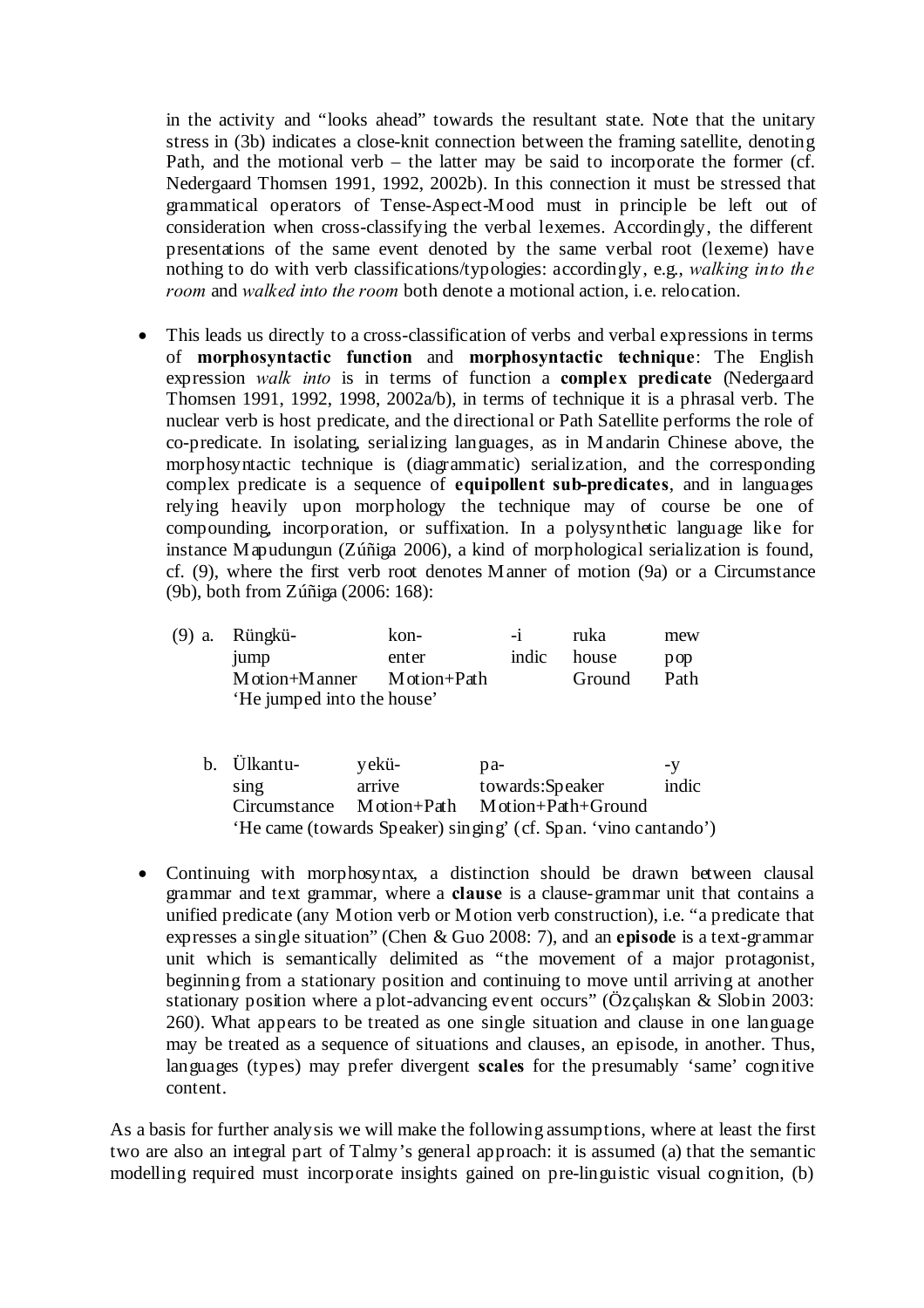that figure/ground segmentation is a key variable in humans' perception and conceptualisation of real-world situations, and (c) that all motion detection relies on some form of 'delay-andcompare' processing, i.e. the comparison of contradictive visual information over time (see, e.g., Rasche 2005; Borst 2000; Zacks & Tversky 2001). Much seems to suggest that the delay-and-compare processing can be performed on two distinct cognitive levels and that "motion" is hence two very different things from a cognitive viewpoint. In a study by Blaser & Sperling (2008), the term Perceptual (or Visual) Motion is suggested for motion detected through first-order processing of immediate visual stimuli partly based on "build in" neural 'wetware', whereas the term Conceptual Motion is suggested for motion detected through higher-order processing relying on general-purpose cognitive systems that does not necessarily involve any immediate visual stimuli at all (a "simulation" if you will of the firstorder visual motion computations). Thus, seeing Mary waving her hand, thereby producing altering visual stimuli on your retina, is one kind of motion detection; seeing (or being told) that Mary is sitting in your office, which was empty when you left 2 minutes ago, is a completely different kind of motion detection. If you conclude that she must have walked into your office while you were away, it has nothing to do with your seeing her walking (or running, or crawling, etc.) at all. As we will soon see, Perceptual Motion on the pre-linguistic level roughly corresponds to activities with Manner of motion as the salient feature on the lexical-semantic level, whereas pre-linguistic Conceptual Motion roughly corresponds to Actions on the lexical-semantic level. Further arguments for identifying two distinct levels of processing, which are most probably performed in different functional systems of the human brain, are offered by Dodge & Lakoff (2005).

In the following we shall delve into our main concern of this paper, namely the crossclassification of motional verbs, as based on a typology of Motional Situations, to the latter of which we shall first turn our attention.

#### **2. Situation typology**

#### **2.1 Simple and complex situations**

As sketched in the preamble, the basis of situation and verb typology is the perceptual notion of a mental picture. A mental picture is the perceptual representation obtained by perceiving a situation in reality and the representamen of the corresponding mental situation. Vision is fundamental to human cognition and language, but, in principle, all senses perform the same function of acting as a mediating link between reality and mind. Situations in reality are grasped by human beings in the shape of some kind of picture and are interpreted by conceptual structures. Vision plays a crucial role in perception by putting a structured 'form' upon the outside substance, framing reality into different wholes and foregrounding and backgrounding different elements within them.

Situations are classified into **simple** and **complex situations**. Simple situations are **states** and **activities** − both are identified and distinguished by means of perception: states in extraperceptual reality provoke **stable pictures** (e.g., the sitting on a chair) while activities provoke **unstable pictures** (e.g., the jumping up and down) "on our perceptual screen". Complex situations, or **actions**, are fundamentally different, although they consist of (a connection between) an activity and a state. Whereas states and activities are perceivable real world situations – grasped in one single picture, Actions, as e.g. translocations, are merely *conceivable* – they are partly a mental **construct**, in that they are never grasped in their totality at once, in one single macro-picture containing at the same time both a causal activity and a resultant state (as well as their causal connection), but only *either* as an activity (whereby the ensuing state must be inferred), *or* as a (resultant) state (whereby the causal activity must be inferred, or back-tracked). What we mean by this is that either the activity situation is in focus (where the Figure is moving, only to show up at its final location later) or the state situation is in focus (where the Figure is at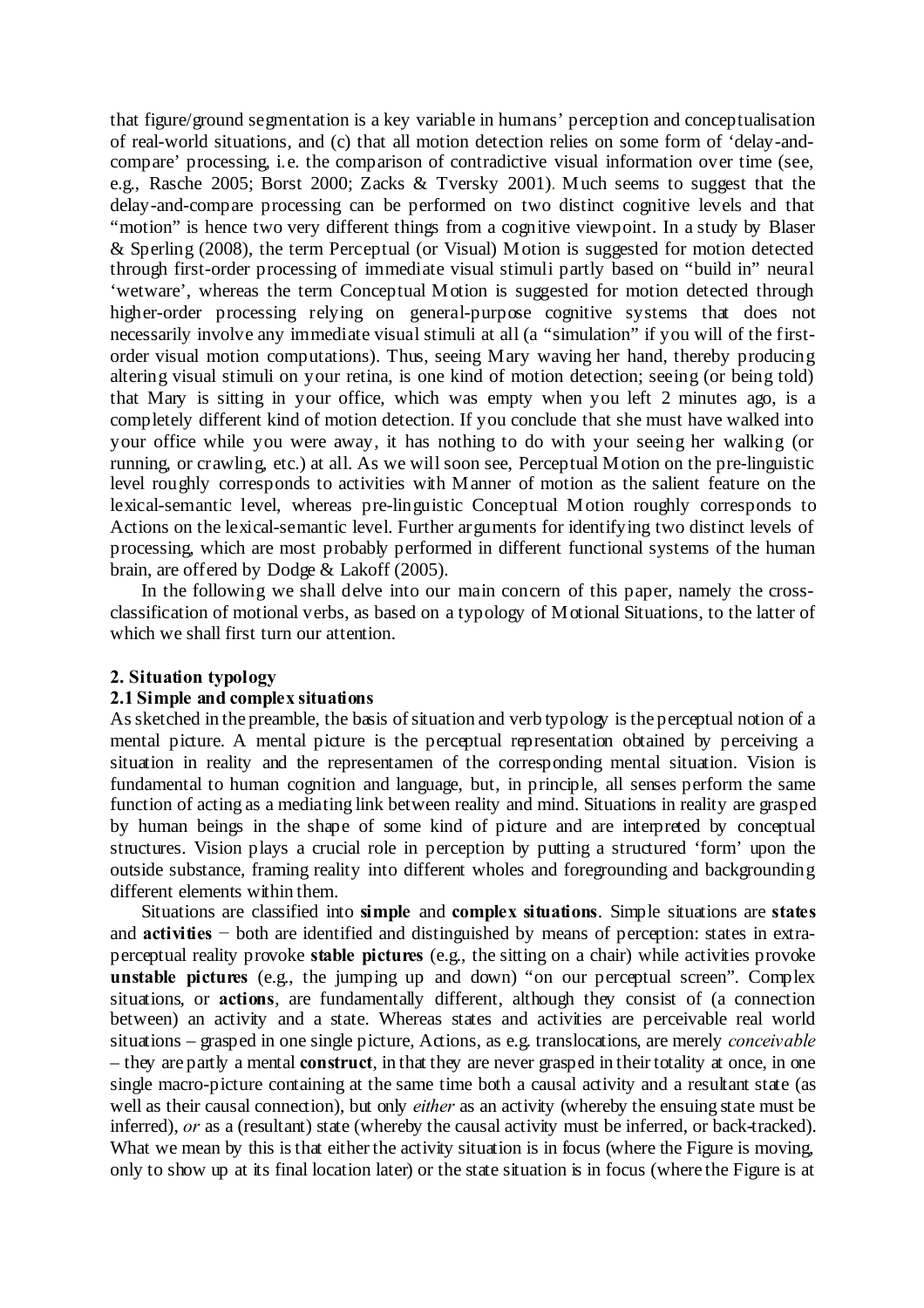its final location, only as a result of its past activity). As we mentioned above, the state focusing construal of an action is in the present proposal termed an 'event' (the causal activity out of focus is already *passé*), whereas the activity focusing construal is a 'process' (the resultant state out of focus is yet to come). An event is identified and recognized on the basis of a stable picture, whereas a process is identified and recognized on the basis of an unstable picture. In that way one can argue that from a perceptual point of view, there are only simple situations, either states or activities. Events and processes only become part of our mental reality, as variants of actions, when the missing links and situations have been supplied according their inferential mental models. The idea or *concept* of action is a collective concept of events and processes − just like the concept of a *human being* is a collective concept of males and females. Phenomenologically, in the concrete, living world, a human being is always either a male or a female, the concept of man being an abstraction (for further discussion, see Durst-Andersen 1992, 2000, 2002; Smith 2005). This means that an action verb may only symbolize (or, 'name') the *idea* (concept) of an abstract action, but always evokes an *image* of *either* a concrete event (state-focus) *or* a concrete process (activity-focus).

# **2.2 Stable and unstable pictures**

Although the structure of a mental 'picture' itself is determined by physiological facts about vision – distinguishing between focus of attention and periphery – recent research from eye-track studies suggest that different people start constructing the same stable picture at different places and do so in a systematic and predictable way (cf. Nisbett et al. 2001 and Nisbett 2003). American English speaking students start with the figure, whereas Chinese speaking students start with the ground. Corresponding to these different strategies of perception one may surmise that speakers of American English and speakers of Chinese may describe what they see in different ways – they may have different verbalization strategies. It has be shown that these cultural differences in perception strategies between American English and Chinese may have dramatic, but foreseen effects on performing non-linguistic tasks (cf. Hedden et al. 2008). In addition to the different perception and verbalization strategies we hypothesize that there are also different lexicalization patterns and even different gestural patterns for dealing with motion events (for experimental data, see Zheng and Goldin-Meadow 2002).

In the following we shall go into more detail with a Gestaltist analysis of mental situations. In an unstable picture portraying an activity where someone, x, is carrying a bag, y, there are two Figures and two Grounds, when switching perspectives. From one perspective, we see the carrying person, x, as figure against a location L as Ground; from a complementary perspective we see the carried thing, y, as Figure and the carrier, x, as Ground. Accordingly, we shall call the carrying x the **Primary Figure** and the carried y the **Secondary Figure**, and similarly L the Primary Ground and x (the carrier) the Secondary Ground. When lexicalizing this, there is an important typological perspectival choice: either the starting point is the Primary Figure (the carrier x) or the Secondary Figure (the carried  $y$ ) – it is impossible to have two starting points in the same conceptualization (cf. Durst-Andersen 2006). In this way different languages may "view" the same situations in different ways. Later we shall illustrate this point by the typological behavior of English, French and Russian.

# **2.3 Situational distinctions relevant for Aktionsart classifications and beyond**

Languages may also relate differently to the three distinctions within the proposed typology of situations:

 **simple vs. complex situations** corresponding to a distinction between one picture, i.e. one situation (a non-action), and two pictures, i.e. two situations (an action)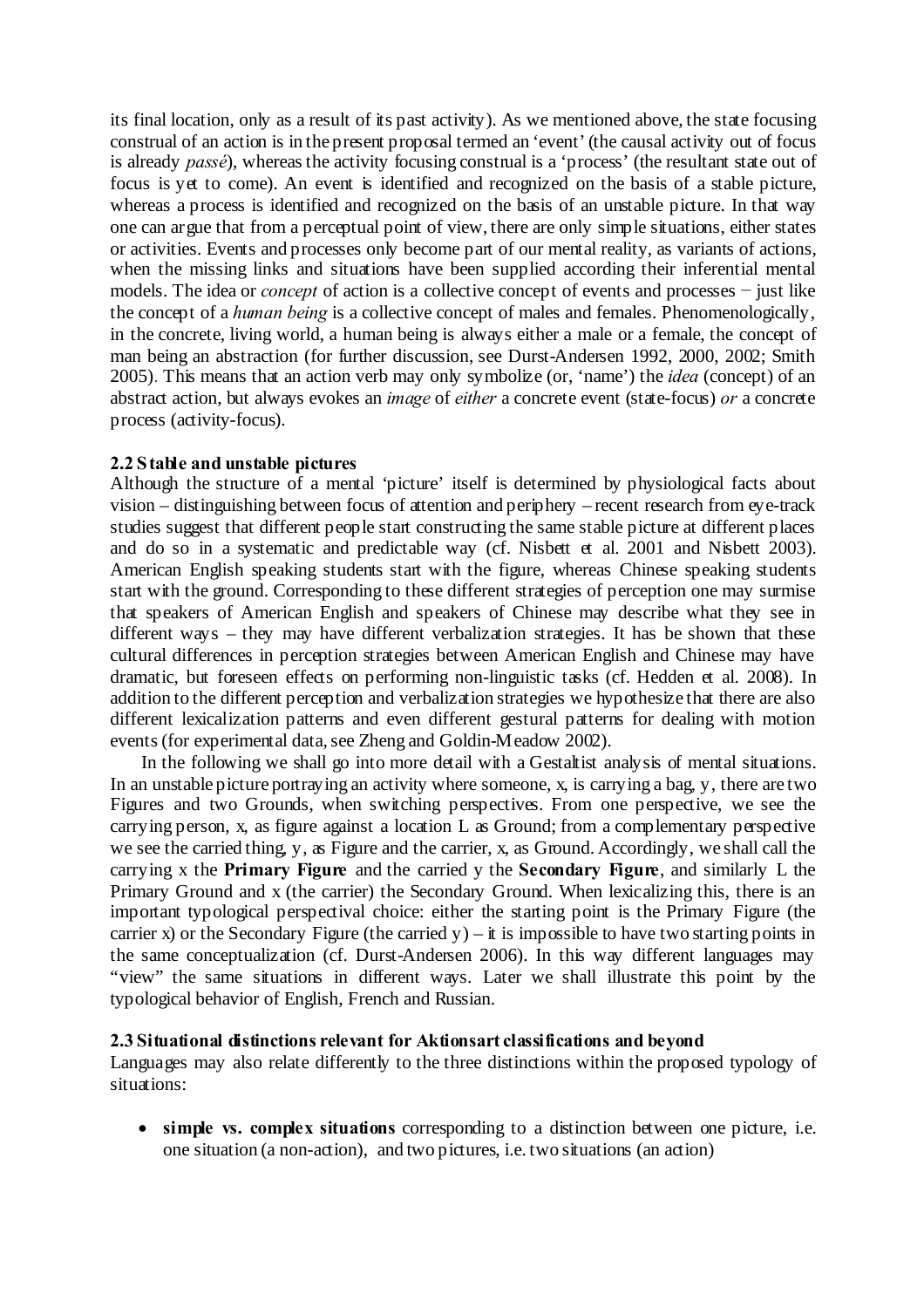- **activity vs. state** within simple situations (non-actions) corresponding to a distinction between unstable and stable pictures
- **event vs. process** within complex situations (actions) corresponding to a distinction between a mental model of events involving 'causation' (a state caused by an activity) and a mental model of processes involving 'finality' (an activity tending to cause a state)

These three distinctions play some role in all natural languages, but not the same. Let us give some examples. The activity vs. state as well as the event vs. process distinctions are responsible for different semantico-syntactic types: active-stative languages are founded on the activity vs. state distinction; whereas ergative languages are built on the event vs. process distinction, the ergative construction denoting an event, the antipassive a process (for further details, see Durst-Andersen 1992 and 2002; Nedergaard Thomsen 1994). These distinctions are also responsible for different aspectual systems:the English progressive vs. non-progressive aspectual distinction is based on the activity vs. state distinction, as evidenced very clearly from first language acquisition; the Russian perfective vs. imperfective aspectual distinction is based on the event vs. process distinction (for further details, see Durst-Andersen 2000). However, the simple vs. complex distinction is even more important: primarily, at the semantico-syntactic level, it is the basis for the distinction between intransitive and transitive verbs  $-$  a simplex, intransitive verb like Da. *arbejde* 'work' automatically turns into a complex, transitive verb, if a prefix is added, e.g., *udarbejde* 'develop, create'. Secondly, what is called purely aspectual pairs in Russian and other Slavic languages are restricted to complex situation verbs, whereas so-called procedurals are solely found in simplex situation verbs (cf. Durst-Andersen 1992). Thirdly, the same distinction is also responsible for the meaning split in the French *passé simple* between "an action viewed in its totality" (i.e. two situations viewed as one) and what is called *inchoative meaning* (see Durst-Andersen 2008). We hypothesize that motion verbs in different languages are likewise influenced by these situational distinctions.

# **3. Towards a typology of motion verbs**

Now we are prepared for the main part of the paper, the classification of motion verbs. Some languages, like e.g. Russian, have verbs for all four situation types in their mental lexicon, e.g. the state verb *stojat'* 'stand'; the activity verb *idti/xodit'* 'walk'; the imperfective process verb *uxodit'* 'to be leaving by walking'; and the perfective event verb *ujti* 'to have left by walking'; the two latter comprising, of course, an aspectual pair. Other languages, such as English and Danish, distinguish sharply between states (*stand, stå*) and activities (*walk, gå*) within simple situations, but use activity verbs, e.g. *walk* and *gå*, in the composition of (phrasal) complex verbs that name complex situations, e.g. Eng. *walk to the station* and Da. *gå til stationen*. In so far as *uxodit'* 'to be leaving by walking' (process) and *ujti* 'to have left by walking' (event) are two grammatical forms of the same lexeme and thus constitute a pair that cannot be separated lexically as different lexemes, we should not treat them as belonging to different verb classes: they both name an action, i.e. a complex situation, but present it as either an event (the perfective aspect) or as a process (the imperfective aspect), respectively. In short, the verbal lexicon of languages seems to reduce the four situation types, viz. states, activities, events and processes, to three verb classes, viz. state verbs, activity verbs and action verbs, leaving the event vs. process distinction to grammar, i.e. to the category of diathesis (ergative vs. antipassive, as in Dyirbal), aspect (as in Russian, Chinese, English, Hindi, Turkish, etc.), or to various semantico-syntactic structures having the same effect (as in Danish or in Swedish, se below). This is crucial, because when a verbal lexeme is to name an action, i.e. an activity related to a state by telicity, which is the collective concept of processes and events, there are divergent possible starting points, viz. the state itself with its figure-ground constellation (as in ergative languages), or the activity with its two different figure-ground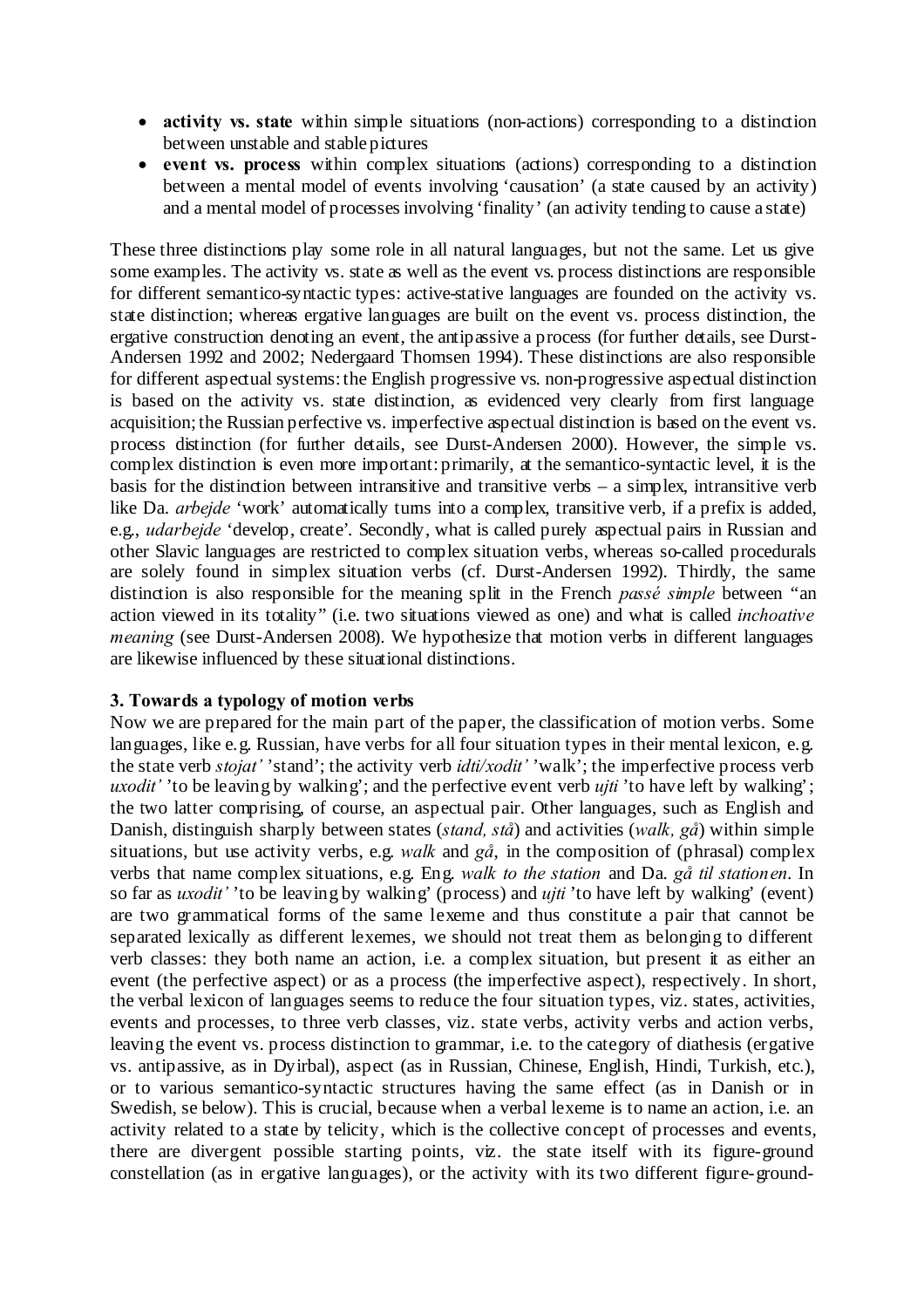constellations (as in nominative-accusative languages). Chinese and similar, so-called serializing languages, as mentioned above, are based on quite a different solution to the problem of only focusing on one image (situation) at a time: they name first the activity and next the state (event) in sequence, thus constituting a nice iconic (diagrammatic) treatment of  $complex situations - but, evidently, not all language are this transport in their semiotic$ treatment.

# **3.1 State verbs**

# **3.1.0 Definition**

State verbs (e.g., *be, have, sit, lie, hang, stand, relate, correspond,* etc.) denote a single situation which involves no activity, i.e. a state situation corresponding to a stable picture in perception. The semantics of a state verb is complex, being a pair of two kinds of general content, on the one hand its mode of action semantics based on a stable image, on the other hand its propositional semantics based on a state description (idea). As mentioned above, states are typologized into different 'process types' (in Systemic-Functional terms), i.e. different kinds of state relations in terms of domain of reality, namely (at least) spatial location, possession, experience, and qualification (quality ascription). The verb *lie* is thus a location-based state (posture) verb, more narrowly classified as a horizontal-position verb. A verb like *stand* is also a position, i.e. posture verb, more narrowly a vertical-position verb. In the possessional domain, there are verbs like *have*; in the experience domain, sensing verbs like *see*; and in the domain of qualities there are verbs like *redden*. Location verbs are important for our subject matter, in that their semantics is inherent in actionalMotion verbs (actions whose resultant state is a location).

# **3.1.1 The verb model of states and its three semantic components**

It appears that many languages have at their disposal the 'same' state verbs, as for instance, Russian, Danish and English. This may be an indication that they are based on the same underlying verb model. But there is a problem, though, for the very same state situation in spatial reality may be conceived and verbalized differently, as for instance the location of a shop: where Russian has vertical position *Magazin stoit v uglu* '(lit.) the shop *stands* at the corner', Danish uses horizontal position *Forretningen ligger på hjørnet* '(lit.) the shop lies at the corner', and English is neutral as to dimension: *The shop is at the corner*. The position verbs of the three languages are defined in the same way, but nevertheless they are used quite differently. Our hypothesis is that Russian, Danish, and English code different **perception strategies**, i.e. the 'same' picture of reality provokes three different linguistic images. This difference is closely related to different **naming strategies** of the said languages. We conceive of the verbal model of states as consisting of three components. Superordinately, a concrete spatial Location verb denotes the existence – permanent or temporary – of some spatial Figure in relation to a spatial Ground, the Location. Like in motion verbs, the denoted mode of action, *in casu* the state, has a specific what might be called *mode of existence*, e.g. vertical or horizontal position. In all three languages – Russian, Danish, and English – the imaginal representation is coupled with a propositional representation (idea) where an x, being in a certain mode of existence, is located on a certain location. The above difference between Russian, Danish, and English might be due to a specific 'focus' on the propositional structure whereby a specific part of it is profiled leaving the rest outside as presupposed. English might then be said to focus on the very fact of existence, whereas Russian and Danish have focus on the mode of existence, i.e. the kind of position occupied by the Figure. Thus, English prefers a general, abstract (copular) existence verb *be* to a specific, concrete position verb, while in Russian and Danish a concrete spatial position verb is the preferred choice: Russian chooses 'stand', Danish 'lie', in the unmarked cases. This may be explained by different naming strategies: Russian takes its point of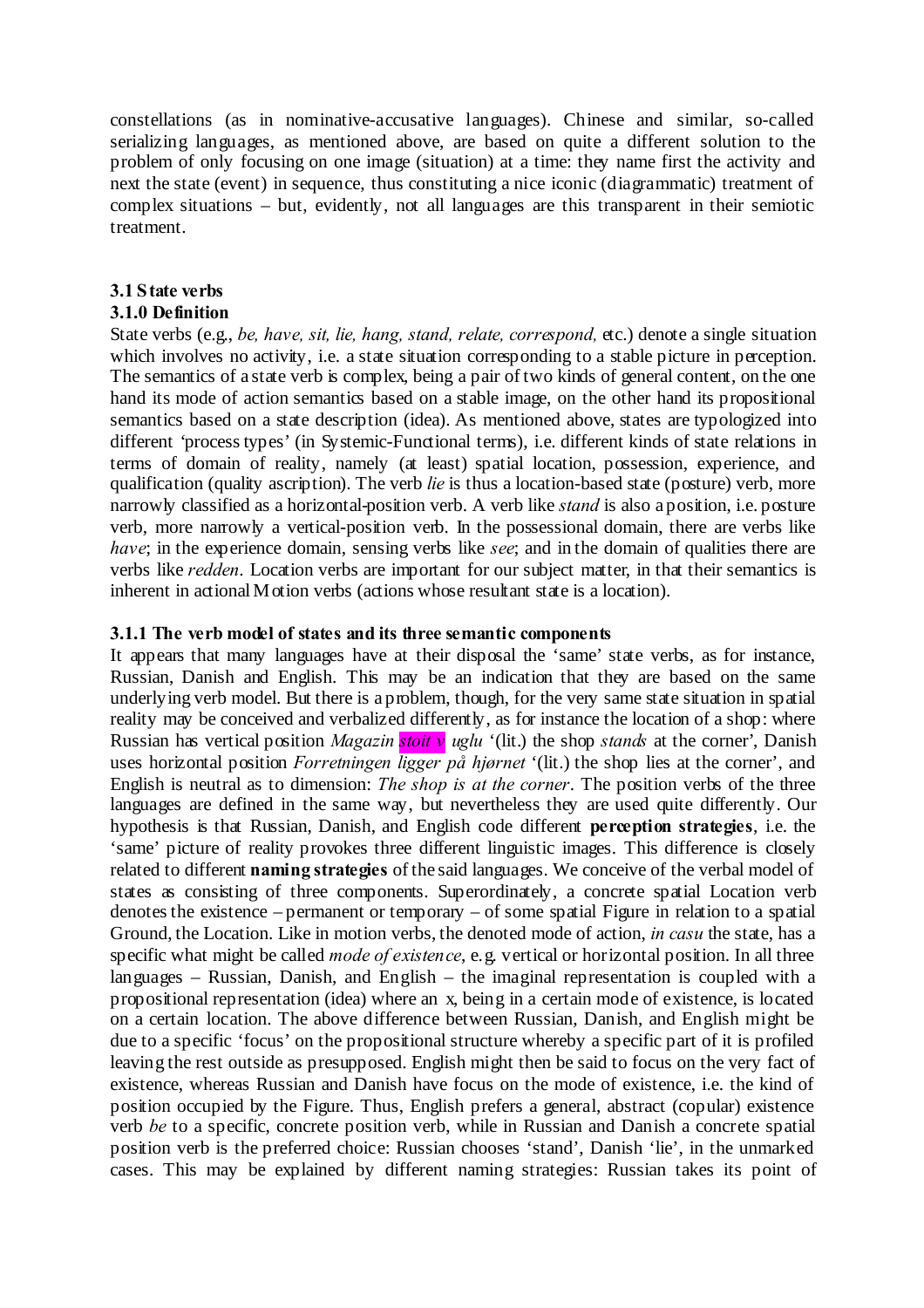departure in the Figure ('stand'), Danish in the Ground ('lie'), whereas English is based on the interrelationship between Figure and Ground which is always existential (for further examples and discussion, see Durst-Andersen 2006 and 2008). Why there should be this kind of difference between Russian, Danish, and English has never been investigated (empirically). However, one thing is clear: a Russian, Danish, and English speaking child all learn the 'same' position verbs in their respective language, but when learning to speak their mother tongue idiomatically correct, they have to identify and assimilate how others belonging to the same speech community describe situations. If there is a mismatch between the child's and the adults' description, the child has to accommodate to the linguistic norms of its speech community. To do so, he has to find out what caused the mismatch: he did not use the pertinent perception strategy. Therefore, he has to shift to the perception strategy already agreed upon in the given speech community.

# **3.1.2 Location verbs vs. Position verbs**

We shall distinguish between two subgroups of state verbs based on location, viz. *location verbs* proper, which involve an entity's *mere existence* on a specific ground, and *position verbs*, which involve an entity's *specific* position in relation to a certain ground, be it vertical, horizontal, or other. These two subgroups are important, because a language has to make a choice between them: either it has focus on existence (e.g., English, French, Spanish, Italian, etc.) or on position (e.g., Russian, Chinese, Danish, Dutch, etc.). (For descriptions of various languages, see Newman 2002.) And this choice is not restricted to state verbs alone: the choice determines how a language deals with activities and actions as well, because a state forms an essential part in activity descriptions (as an entailed situation) as well as in actions (as a resultant state). We'll come back to that in a moment.

### **3.2 Activity verbs**

#### **3.2.0 Definition**

Activity verbs (e.g., *carry, drive, walk, swim, beat, creep, crawl, cry, play, work*, etc.) denote a single situation in reality which involves activity and provokes an unstable picture in perception. Their semantics is accordingly the unstable image of an activity (immediate object) coupled with a propositional descriptive interpretation (idea: interpretant). The image-idea pair comprises a verb model of activities. Whereas state verbs only denote states, activity verbs all seem to **entail** an underlying state description: for instance, in the case of *creep*, a description to the effect that the Figure is in a lying or flat, horizontal (moving) position. All activity verbs **entail** a specific state description, be it a description of location, possession, experience, or qualification. The state entailment explains the fact that a Figure could not be creeping without also being in a lying or flat position. This position thus constitutes the necessary, although not the sufficient condition for using the verb *creep*. We shall call this important state description implied by an activity verb its **entailment structure**. This is also found with action verbs because they, too, involve an activity description. Summing up, the activity verb *creep* designates a single, unstable situation. Being a predicate it 'telescopes' an underlyingproposition which describes the unstable element, i.e. that a Figure is producing an activity at a certain Location while being at the same time in a horizontal position (i.e. the entailment structure). The verb *creep* is thus a position-based activity verb, the equivalent within activitiesto the position verb *lie*.

The motional activity of 'creeping' may be converted into a motional action by attaching a Satellite Path preposition or particle (e.g., *creep into*, *creep out*) to the simplex Manner verb. The resulting complex verb (predicate) automatically names a motional action, where the Path Satellite is an indication of the existence of an autonomous state (e.g., 'creeping activity' + 'existence on a specific Location').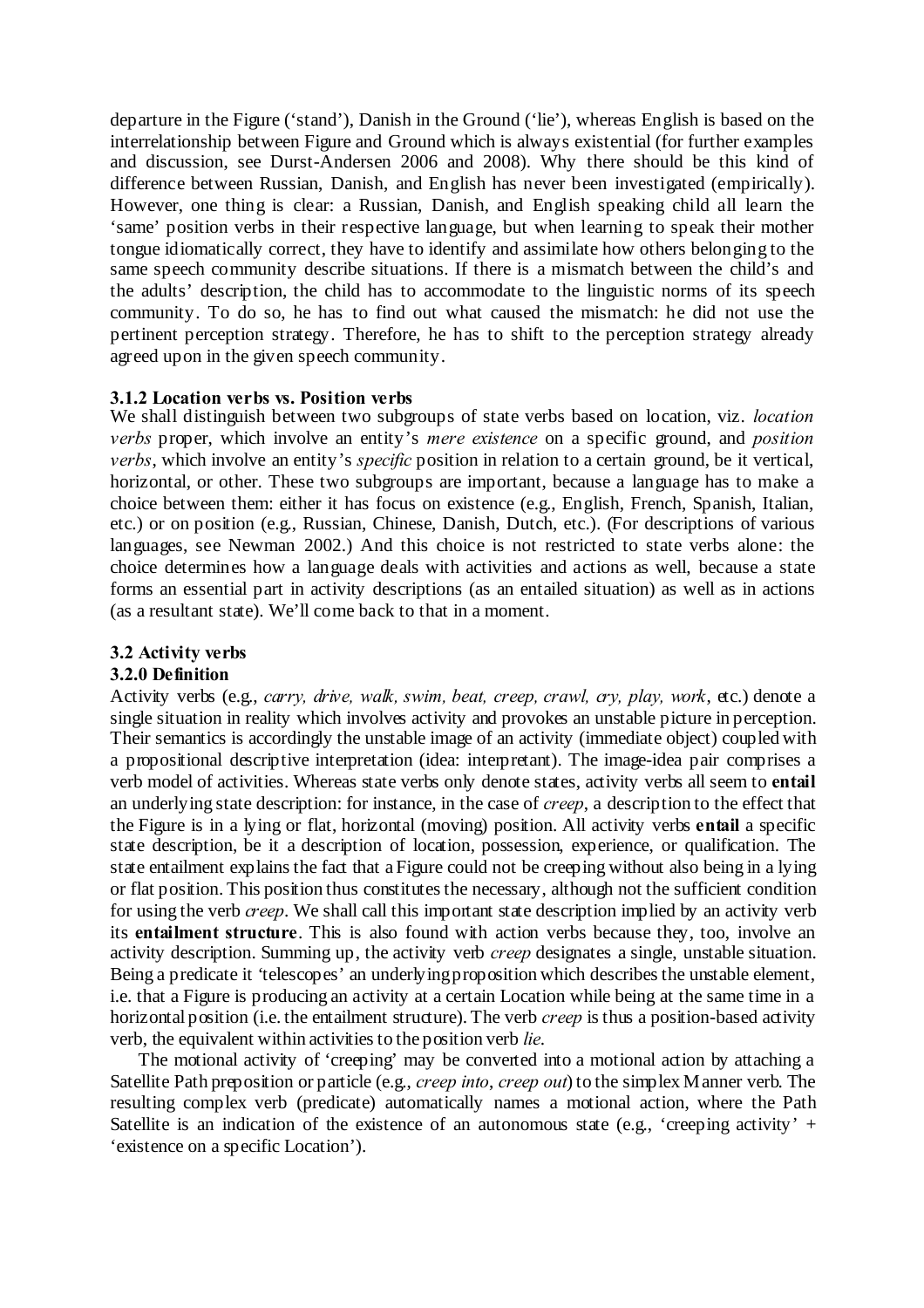### **3.2.1 Two types of Figure − two types of Manner**

The distinction between what we call the situational, image level of a verbal lexeme and its ideational, propositional level allows us to be quite specific in our characterization of verbal lexemes. It gives us the possibility to detect hitherto unnoticed, but crucial differences between languages that are usually described as belonging to the same type, as for instance English and Russian. Let us take a concrete example: the English expression x *is carrying y* denotes an activity and therefore comprises not only an activity description, but also an entailed state description. The expression should be understood (1) *experientially* as a simple situational structure of one single, unstable image involving two different types of **Figure**, viz. **Primary**, x, and **Secondary**, y; and (2) ideationally as a complex propositional structure with an activity description 'x is producing an activity while being at a certain Location' as well as a state description 'v is sitting or hanging with x'. Both descriptions are necessary because y's position on x is a necessary condition for x's producing a 'carrying' activity. If this state description is not true, the activity description cannot be true either. In short, the activity entails the state of y's position on x. Now, languages may take their point of departure either in the Primary Figure x's activities, such as English, or in the Secondary Figure y's position, such as Russian. In other words, what we saw above when examining state verbs repeats itself here: Russian focuses on the Secondary Figure's (y) position in relation to the Primary Figure (x), or rather now the Secondary Ground; whereas English focuses on the activity performed by the Primary Figure (x). Thus, from this perspective, even though English and Russian are both Manner languages in the Talmy-Slobin typology, they belong to two altogether different 'supertypes' (Durst-Andersen ). Accordingly, the notion of *Manner* will refer to two different kinds of manners, either the 'manner' of the Secondary Figure's (y) 'position' in relation to the Secondary Ground, i.e. to y's mode of existence; or to the Primary Figure's (x) specific way of performing an activity, i.e. to the manner of producing the activity. Evidently, what might at the image level look quite alike ([x carrying y]) is at the idea level quite different: (1) **Mode of existence** is static (i.e. the position of the Secondary Figure remains the same during the activity); (2) **Manner of activity** is dynamic and changes during the Primary Figure's performing its activity (i.e. the way or ways that the Primary Figure is performing its activity, including the required means to perform it). We thus conclude that Talmy's notion of manner should be split up into these two distinct understandings that correspond to two different types of Figure, the Primary and the Secondary. As a corollary of that, the so-called *Manner languages* cover two very distinct subtypes.

# **3.2.2 Automotives and locomotives**

The primary distinction within motional activity verbs is the one between location-based ones, e.g., *work, iron, wave, clap, hop,* etc. and position-based ones, e.g., *carry*, *drive*, *walk*, *swim*, *creep*, *crawl*, *fly*, *roll*, *pull*, etc. The former we shall term **movement verbs***,* the latter **simple-motion verbs**. Only the last mentioned of the two subgroups of activity verbs seem to be of special interest to motion event research. Simple-motion verbs may be further classified into **automotives** and **locomotives**, according as the Primary Figure (F1) is identical (*auto*motives) or not to the Secondary Figure (F2). Automotives, e.g., *walk, run, swim, fly, creep, crawl* and *climb*, denote a motion where the Primary Figure is identical to the Secondary Figure that occupies a certain position in relation to the Ground, be it vertical, horizontal or a combination. Locomotives, on the other hand, e.g., *lead, chase, carry, bring, roll, push, pull* and *drag*, denote a motion where the Primary Figure is *not identical* to the Secondary Figure that occupies a certain position in relation to the Ground, likewise either vertical, horizontal or a combination. The semantic distinction drawn here between auto- and loco-motives tends cross-linguistically to be correlated semantico-syntactically with mono-valent vs. divalent,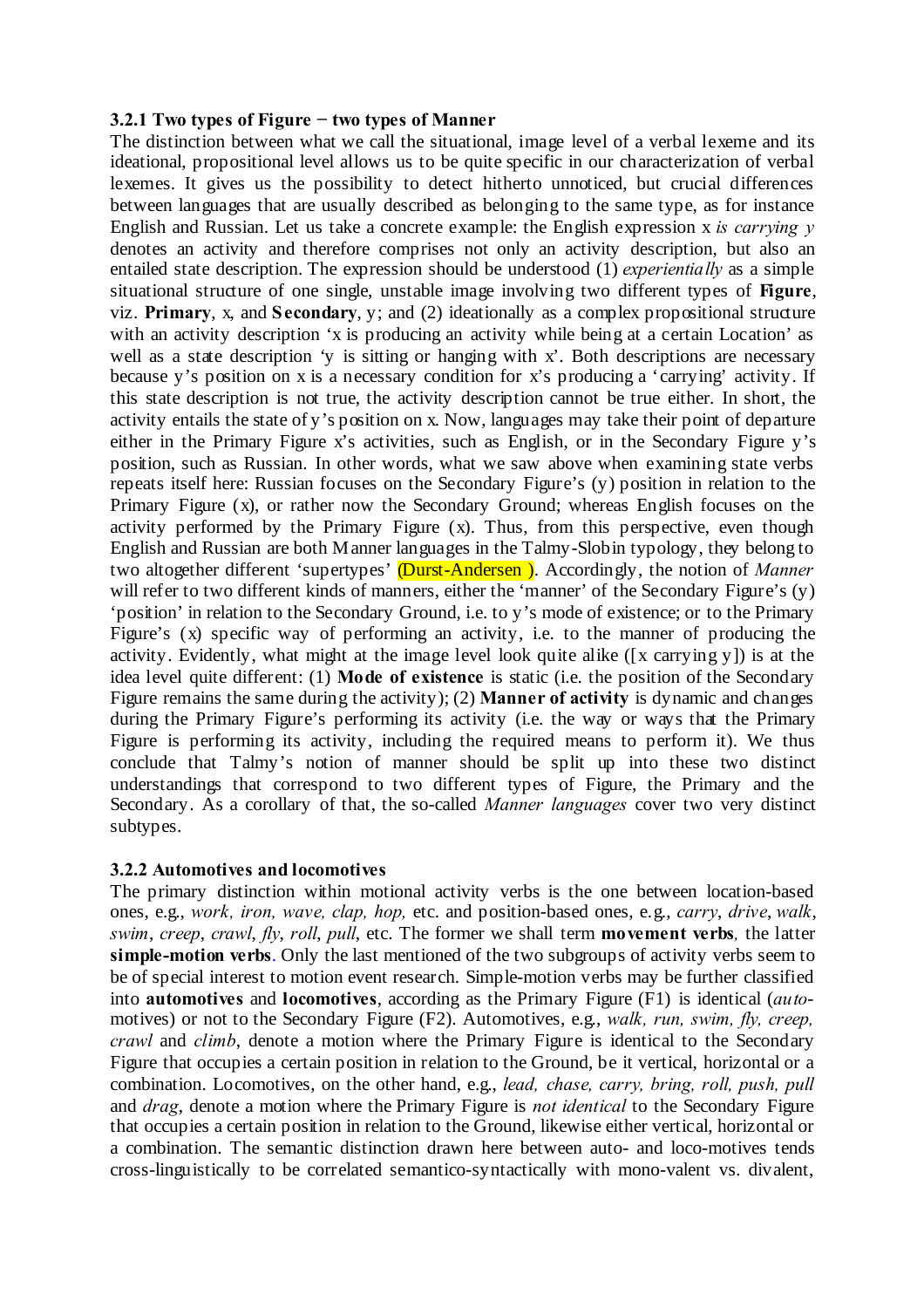and intransitive and transitive verbs, respectively. This pertains to Dyirbal, for instance, where the verb meaning 'lead' (where F1 is ahead of F2/F2 is behind F1) is divalent and transitive – and where F2 (the O, or Undergoer) is primary 'topic', the language being ergative (Dixon 1972, Nedergaard Thomsen 1994). This also applies to Russian where simple-motion verbs (i.e. position-based activity verbs) form a closed group of 13 imperfective verb roots (cf. Durst-Andersen 1997; cf. also Nesset 2007) that occur in stem pairs with a sub-aspectual distinction of [±intense] activity, corresponding to the progressive vs. non-progressive aspect in English. This amounts to a total of 26 verbs:

### **Intransitive motion verbs – Automotives**

- 'while F2 (x) is in a [vertical] position, F1 (x) performs a [±intense] activity': *idti* [+intense]*/xodit'* [–intense] 'walk, go'; *bežat'* [+intense]/*begat'* [–intense] 'run'.
- 'while F2 (x) is in a [horizontal] position, F1 (x) performs a [±intense] activity': *polzti* [+intense]/*polzat'* [–intense] 'creep, crawl' (Ground: earth); *plyt'* [+intense]/*plavat'* [– intense] 'swim' (Ground: water); *letet'* [+intense]/*letat'* [–intense] 'fly' (Ground: air).
- 'while F2 (x) is [hanging/sitting], F1 (x) performs a [±intense] activity': *lezt'* [+intense]/*lazit'* [–intense] 'climb, crawl'; *exat'* [+intense]/*ezdit'* [–intense] 'go, drive'.

#### **Transitive motion verbs – Locomotives**

- 'while F2 (y) is [standing/walking/running], F1 (x) performs a [±intense] activity': *vesti* [+intense]/*vodit'* [–intense] 'lead, take'; *gnat'* [+intense]/*gonjat'* [–intense] 'chase, hunt (forward)'.
- 'while F2 (y) is [lying], F1 (x) performs a [±intense] activity': *katit'* [+intense]/*katat'* [– intense] 'roll, wheel'; *taščit'* [+intense]/*taskat'* [–intense] 'pull, drag'.
- 'while F2 (y) is [hanging/sitting], F1 (x) performs a [±intense] activity': *nesti* [+intense]/*nosit'* [–intense] 'carry'; *vezti* [+intense]/*vozit'* [–intense] 'cart, convey, take'.

The above lexical analysis indicates that the description of the position of the Secondary Figure plays a fundamental role in the lexicalization patterns of Russian motion verbs, whereas the description of the Primary Figure only plays a minor role, namely by marking the 'intensity' of the activity as either [+intense] or [–intense] – corresponding to what is called the 'determinate' and the 'indeterminate' verb in the Russian tradition, and to a distinction between uni-directional vs. non-(uni)directional motion in Nesset (2007). The analysis gives the exact, non-arbitrary structure of the inventory: the combination of the position possibilities, i.e. standing, lying, and sitting/ hanging, the three types of ground, i.e. earth, water and air, and the intensity of the activity.

Like with the state verbs, the vertical position is once again the natural choice for Russian: *idti/xodit'* 'walk, go' is the far most frequent of all automotives and is the default choice, e.g., *avtobus idet* 'the bus is coming [going]', *xorošo idet* 'it is selling [going] well', *dožd' idet* 'it is raining', *segodnja idet "Revizor"* "The Government Inspector" is [goes] on tonight', etc. The same applies to locomotives. Here *vesti/vodit'* 'lead, take' is the default choice (and can substitute for the others if one does not know the F2's exact position), e.g., *vesti ogon'* 'fire on', *vesti peregovory* 'carry on negotiations', *vesti vojnu '*wage a war'*, vesti samolet* 'pilot an aircraft'*, vesti delo* 'run a business', etc. The grammatical distinction between [+intense] and [– intense] amounts to a distinction between a scenic, **situation description** (*on idet v školu* 'he is walking to the school', cf. Dan. *han 'går i skole*) and an individual-level **characterization** (*on xodit v školu* 'he goes to school, i.e. is a pupil', cf. Dan. *Han <sup>o</sup>går i skole*), corresponding roughly, as said above, to the distinction between the progressive and the non-progressive in English, but – as already indicated − in Russian it is limited to 13 verbs that are all imperfective.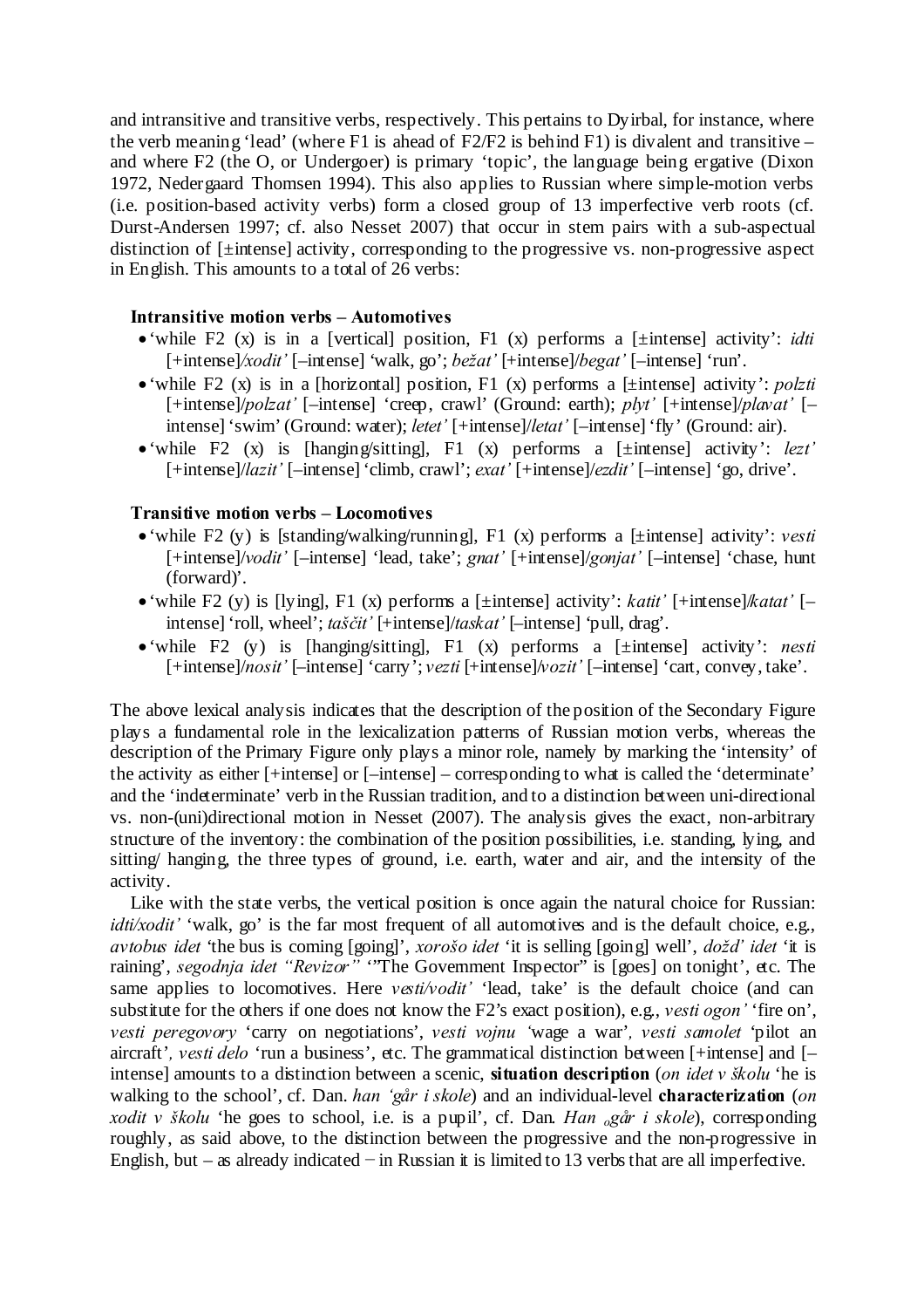#### **3.3 Action verbs 3.3.0 Definition**

Action verbs comprise both accomplishments and achievements in Vendlerian terms(cf. Vendler 1967; Dowty 1979; Foley and Van Valin 1984), cf., e.g., *kill*, *give*, *sell*, *buy*, *lose*, *win*, *die*, *redden*, *leave*, *stop*, *find*, *sit down*, *stand up*, *lay*, *put*, *set*, *hang up*, *carry out*, *bring to*, *drive to*, *walk to*, *beat up*, *bring up*, etc. etc. etc. They are situationally complex on the experiential, image level, i.e. they all denote two situations: an activity (unstable) followed by a state (stable) – even the punctual ones that do not denote a durational phase. Corresponding to this the *ideational* semantics of action verbs is bi-propositional, one proposition describing the unstable causing activity, the other the stable resultant state. The telicity (causation or finality) between the activity and the state on the image level is paired with a relation of implication between the correlated propositions on the ideational level. This can be illustrated as in Figure 1 from Durst Andersen (1992) showing the semantics of the English verb *give* where the 'imaginal' Figure roles are instantiated as some one  $(x)$  giving some other  $(z)$  some flowers  $(y)$ :



Thus, English *give* is a possession-based action verb – it describes a resultant state based on possession ('z possess y'); the mode involved here is [ownership] with respect to which *give* is unmarked, in contrast to verbs like *lend* or *donate*. In addition, the verb entails a prior (possibly possessional) state, because for the Primary Figure (x) to be able to 'give' the Secondary Figure (y) to the Tertiary Figure (z), it should be the case that z exists possessionally (not spatially) with x. The propositional semantics is then: 'while F2 (y) exists with F1 (x), F1 (x) performs an activity [entailment structure + causal-activity description]; and F2 (y) exists with F3 (z) [resultant-state description, which might turn out to be true or false depending on the manifestation of the action as an as an event or as a process, respectively]'. *Mutatis mutandis*, a similar description pertains to causative, location-based motion verbs.

# **3.3.1 From simple, motional activity to complex, actional motion – Russian vs. English and Danish**

English and Danish, being mainly Manner/Satellite-framed languages, have no autonomous, single lexical units to distinguish between location-based activity ((10a) and (11a)) and locationbased action, but apply Path Satellites in a complex predicate construction (Nedergaard Thomsen 1991, 1992, 1998, 2002a/b, 2003; Harder, Heltoft & Nedergaard Thomsen 1996) to make the distinction, cf. (10) from English and (11) from Danish: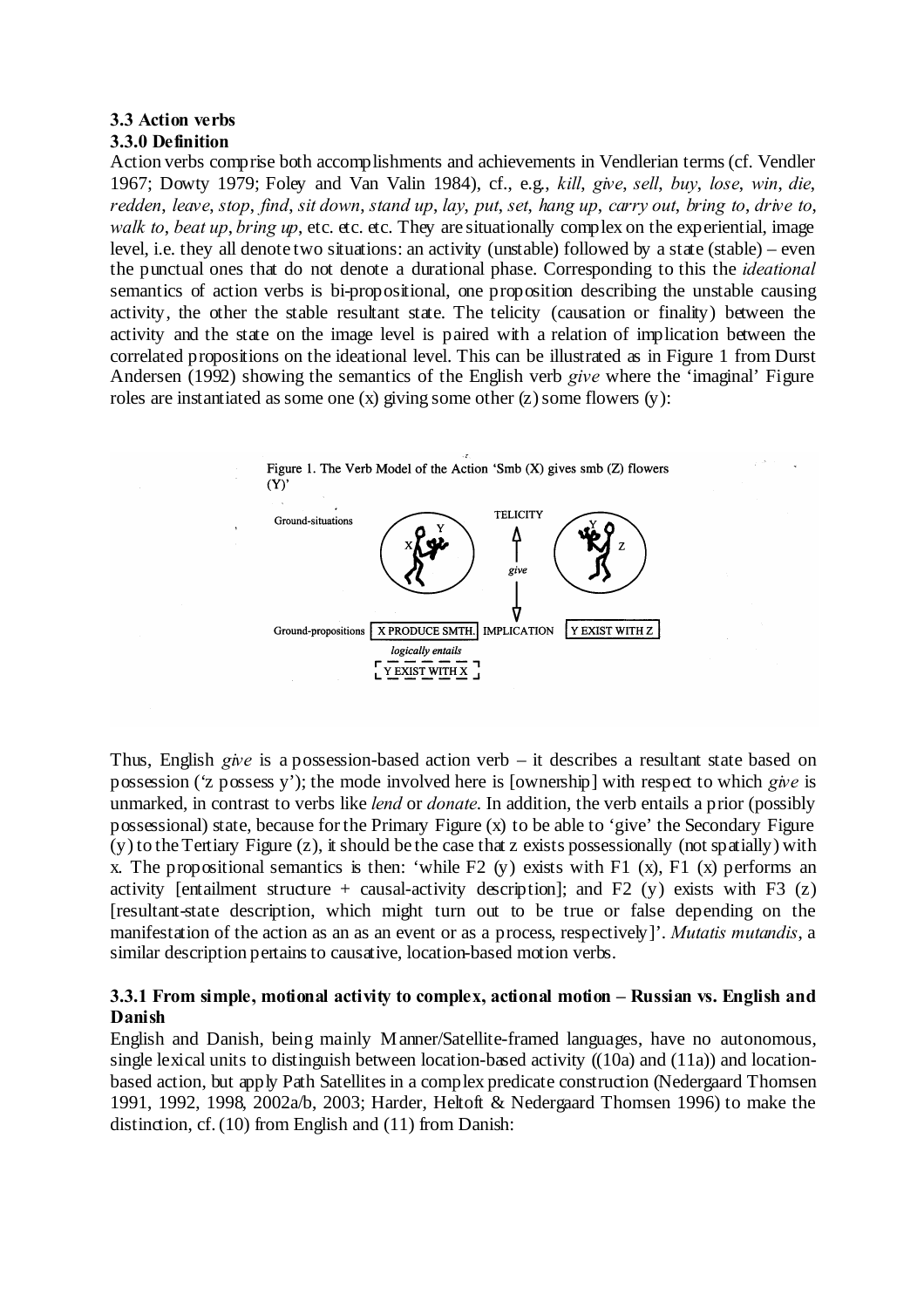(10) a. He ran quickly.

b. He ran quickly **to** the station.

(11) a. Han 'løb hurtigt.

| b. Han | $\partial$ løb       | hurtigt <b>hen til</b> |           | stationen.  |
|--------|----------------------|------------------------|-----------|-------------|
| he     | ran                  | fast                   | [over] to | the station |
|        | Figure Motion+Manner |                        | Path      | Ground      |

On the face of it, there are two viable classifications for the Danish and English motion verbs, as in (10) and (11): either the verb is analyzed as being *neutral* with respect to Aktionsart, as in Durst-Andersen & Herslund (1996), or it is seen as inherently denoting a motional activity – it is a 'simple-motion' verb, as in Nedergaard Thomsen (2002b, 2003). This implies that in the former classification, the English and Danish intransitive motion verb stems, by being neutral with respect to the distinction between denoting an activity (a simple motional situation), and an action (a complex motional situation), the same lexeme appears now as an activity verb (cf. (10a) and (11a)), now as an action verb (cf. (10b) and (11b)) – only the semantico-syntactic environment may determine the final reading (co-textual determination of mode of action). In the English case, it is solely the presence or absence of a Path Satellite that determines the reading. The progressive form does not change this: *he was running quickly* will still denote an activity even though it will present it scenically, while *he ran quickly* could be a characterization of the person in question. Likewise, *he was running quickly to the station* will still denote a complex, actional situation consisting of an activity as well as a state, but it will present the action referred to as an ongoing process (like one unstable, 'moving' picture), while *he ran quickly to the station* will be like a flash-back, where the Figure's running-activity and his being at the station cannot be separated from one another. In the latter classification (cf. Nedergaard Thomsen 2002b, 2003), the Manner verb always denotes an activity, but the *resultant* Aktionsart of the motional construction as a whole will, will be determined compositionally by the Aktionsarts of the component situation-denoting elements, i.e. the host predicate (*løbe*) and the co-predicate *hen til* – just like in the serialization construction in Chinese, as dealt with above.

In Danish, the resulting Aktionsart of the motional construction can be read off directly if changing the simple past to the present perfect, cf. (12):

| (12) | a. | Han<br>he     | har<br>has    | løbet<br>run   | hurtigt<br>fast |                     |     | (e.g. <i>hele sit liv</i> 'his whole life').                      |
|------|----|---------------|---------------|----------------|-----------------|---------------------|-----|-------------------------------------------------------------------|
|      |    | b. Han        | er            | $\alpha$ løbet | hurtigt         | hen                 | til | stationen.                                                        |
|      |    | he            | 1S            | run            | fast            | (over)              | to  | the station                                                       |
|      |    | $(13)$ a. Han | 'har          | løbet!         |                 |                     |     | (as a reply to e.g. 'It is Peter's turn.',                        |
|      |    | he            | has           | run            |                 |                     |     | said in a running competition)                                    |
|      |    | b. Han        | 'er           | løbet!         |                 |                     |     | (as a reply to e.g. 'Peter, run to the                            |
|      |    | he            | <sup>is</sup> | run            |                 | $\text{grocer's!'}$ |     |                                                                   |
|      |    |               |               |                |                 |                     |     | '(he has left-by-running)' (Path and Ground contextually implied) |

It appears from the above examples that the perfect auxiliary *have* 'have' in Danish is used when a motion verb (construction) denotes an activity, whereas the perfect auxiliary *være* 'be' is used when it denotes a motional action. In other words, the change of auxiliary from *har* 'has' in (12a)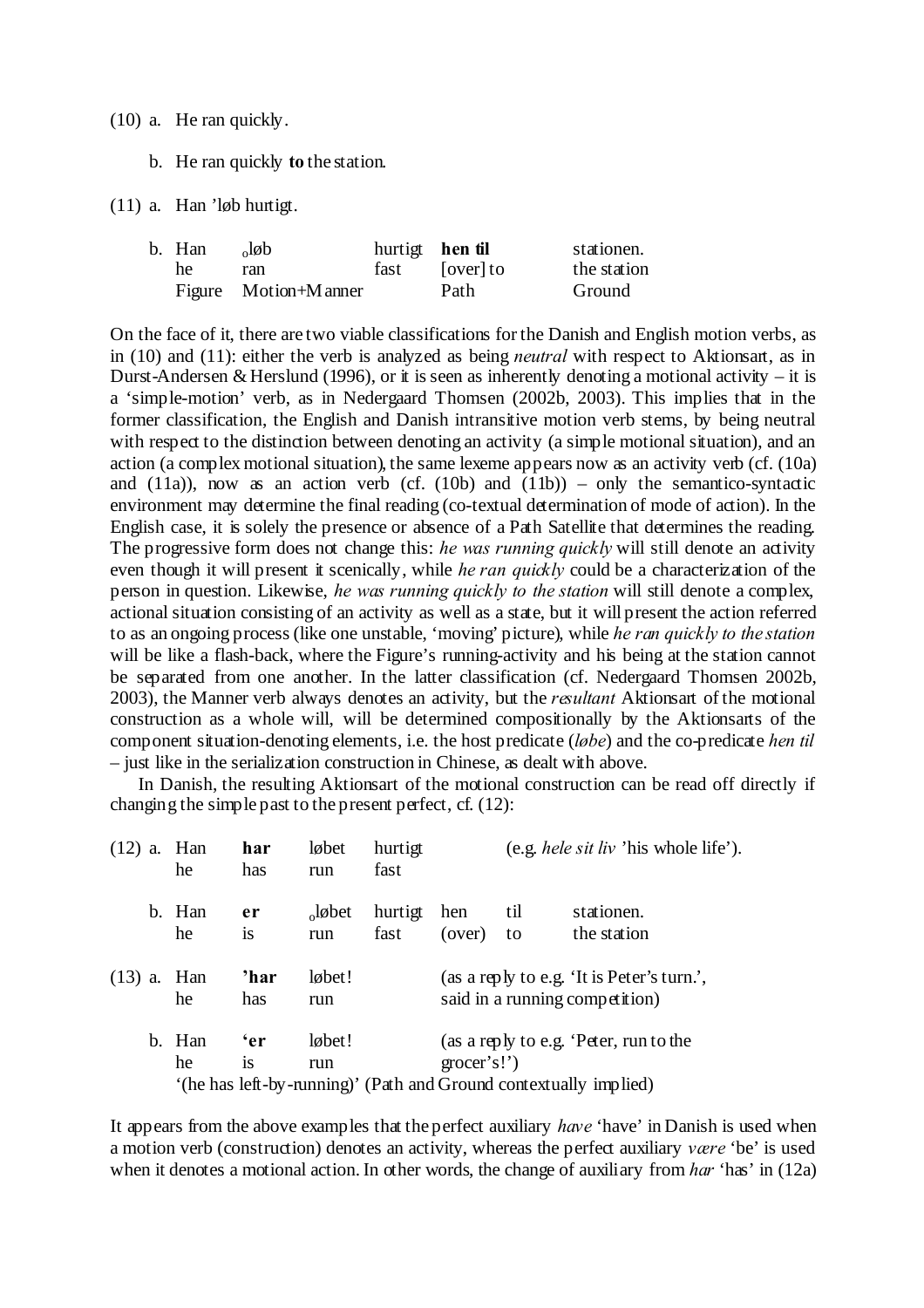to *er*'is' in (12b) can be taken as a signal to the message recipient that the state is location-based. (The same is true in German, e.g., *er hat gefahren* 'he has been driving (e.g. the car)' vs. *er ist gefahren* 'he has left (e.g. by car)').

If we include transitive motion verbs, the picture will be the same as the above:

(14) a. She carried the child (**for** nine months).

b. She carried the child **to** the nearest neighbor (**in** 5 minutes).

| (15) a. Hun | she           | bar         | (på) barnet<br>carried (on) the child | (i ni måneder).<br>(for nine months)                               |                             |
|-------------|---------------|-------------|---------------------------------------|--------------------------------------------------------------------|-----------------------------|
|             | b. Hun<br>she | <b>b</b> ar | barnet<br>carried the child           | <b>hen til</b> den nærmeste nabo<br>[over] to the nearest neighbor | (på 5 min.).<br>(in 5 min.) |

All the (a) examples denote an activity at the lexical-grammatical level, whereas all (b) examples denote an action. At the propositional-semantic level, the (a) examples are a characterization of the persons involved, whereas the (b) examples are flash-backs of past actions successfully carried out. As indicated in the parentheses, the difference between (unbounded) activity and (bounded) action shows up in the time adverbials, as is, of course well-known: unbounded vs bounded time segment.

Russian sharply distinguishes location-based activity verbs that denote simple motion (cf. 3.2.2 above), cf. (16a) and (17a), and location-based action verbs that denote complex motion, cf. (16b) and (17b):

| $(16)$ a. On |                                            | bistro                           | begal $(ipf)$ /        |                               | bežal ipf). |                                                                    |                      |
|--------------|--------------------------------------------|----------------------------------|------------------------|-------------------------------|-------------|--------------------------------------------------------------------|----------------------|
|              | he                                         | fast                             | ran                    |                               | was:running |                                                                    |                      |
|              | Figure                                     |                                  |                        | Motion+M anner Motion+M anner |             |                                                                    |                      |
|              |                                            | 'He ran/was running quickly.'    |                        |                               |             |                                                                    |                      |
|              | b. On                                      | bistro                           | <b>do</b> bežal $(pf)$ |                               | do          | stancii.                                                           |                      |
|              | he                                         | fast                             | ran                    |                               | to          | station                                                            |                      |
|              | Figure                                     |                                  | $P+M$ otion+M          |                               | Path        | Ground                                                             |                      |
|              |                                            | 'He ran quickly to the station.' |                        |                               |             |                                                                    |                      |
|              | $(17)$ a. Ona                              | $nosila$ (ipf)                   |                        |                               |             | rebenka (deviat' mesjacev).                                        |                      |
|              | she                                        | carried                          |                        | child                         |             | (for nine months)                                                  |                      |
|              | F1                                         | Motion+M                         |                        | F2                            |             |                                                                    |                      |
|              | 'She carried the child (for nine months).' |                                  |                        |                               |             |                                                                    |                      |
|              | b. Ona                                     | <b>ot</b> nesla (pf)             |                        |                               |             | rebenka k sosedke po domu                                          | $(za$ p jat' minut). |
|              | she                                        | carried                          |                        | child                         |             | to nearest neighbor                                                | (in five minutes)    |
|              | F1                                         |                                  | $P+M$ otion+M F2       |                               | Path Ground |                                                                    |                      |
|              |                                            |                                  |                        |                               |             | 'She carried the child to the nearest neighbor (in five minutes).' |                      |

The simple-motion verbs in the (a) examples were examined above. The verbs in the (b) examples form a large group, which is traditionally called 'prefixed motion verbs', and where the prefix is a Talmyan Path Satellite. They all constitute purely aspectual pairs of the type *dobežat'* (pf)/*dobegat'* (ipf) 'run to a certain place'. In that way it can be argued that Russian not only marks the difference between an 'unergative' propositional structure 'while on L, x does smth.'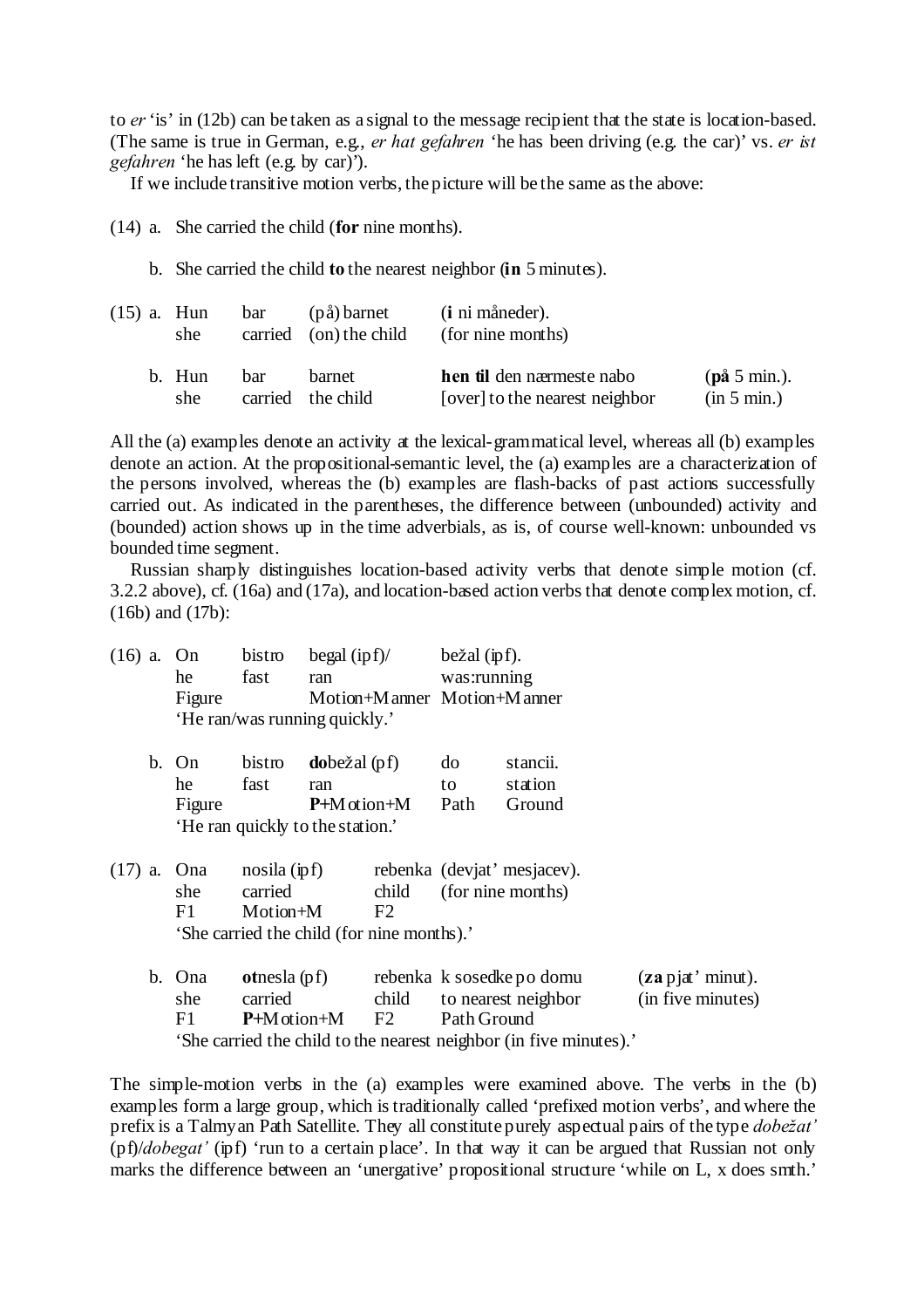and an 'unaccusative' one 'x does smth. and thereby x exists on L'), but also the difference between the transitive and intransitive variants of the distinction.

The upshot of the above analysis is that there is a clear-cut distinction between 'simplemotion' verbs – the (a) examples – and 'complex-motion', verbs – the (b) examples. The former group were classified above into auto- and loco-motives. The latter group of 'complex-motion' verbs, denoting complex situations, i.e. actions consisting of a causal activity and a resultant state, are likewise cross-classified: corresponding to the subgroup of state verbs termed location verbs we have **re-location (phrasal) verbs** (*walk into*, *run into*, *swim into*, etc. and *carry to, bring to, take to*, etc.), and correspondingly, there are **re-position (phrasal) verbs** (*sit down*, *lie down*, *lay down*, *put*, etc.) as a dynamic counterpart to the static position verbs (another possible term being 'placement verbs', as suggested in Tesnière 1976). Both may be further subclassified into automotives, e.g., *walk into*, *run into*, *swim into*, *fly into*, *creep into*, *crawl into*, etc. and *sit down*, *lie down*, etc., and locomotives, e.g., *carry to*, *bring to*, *take to*, *roll to*, *chase to*, *etc.* and *lay down*, *put,* etc. The two last mentioned subgroups have important semantico-syntactic parallels, automotives being intransitive and locomotivestransitive.

#### **3.3.2 Path and Manner revisited**

Let us now return to the typological distinction between Manner (Satellite-framed) and Path (Verb-framed) languages presented in Section 1 and see what the present framework can contribute to pinpointing the difference between a (proto)typical Path language, like French, and a (proto)typical Manner language, like Danish (cf. Herslund 1998: 8-9; Smith 2003 and 2006).

In French we find a group of verbs which specify the Path of motion without saying anything about Manner, be it manner of existence or manner of activity: the Figure in question may be walking, crawling, flying, etc. These verbs are motional action verbs, and hence relocation verbs, by their very nature. The verbs *entrer* 'enter', *venir* 'come', *sortir* 'exit', etc. denote a direction by themselves (whereas *aller* 'go' is neutral), as evidenced by the fact that the prepositions that are used are the same as the ones used for states (locations), cf. (18a,b)

(18) a. *Il est à Paris* he is (Prp) Paris Figure State+Site (Site) Ground 'Heis in Paris.' b. *Il est allé à Paris* he is gone (Prp) Paris Figure Motion+Path (Path) Ground 'He has gone to Paris.'

That is to say, in the two sentences – the stative and the dynamic – the same neutral, grammatical preposition  $\dot{a}$  is used because French points to the stative location of the resultant state; the preposition does not point to the direction and need not do so, because this has already been taken care of by the Path verb itself. This is true of all other prepositions, i.e. *chez* 'with', *dans* 'in', *sur* 'on'. Path verbs are inherently 'complex-motion' verbs and can only be used as such – their semantics is solely concerned with Conceptual Motion. An even more clear-cut example is found in the Chilean indigenous Path (Verb-framed) language Mapudungun, cf. (18) from Zúñiga (2006: 195):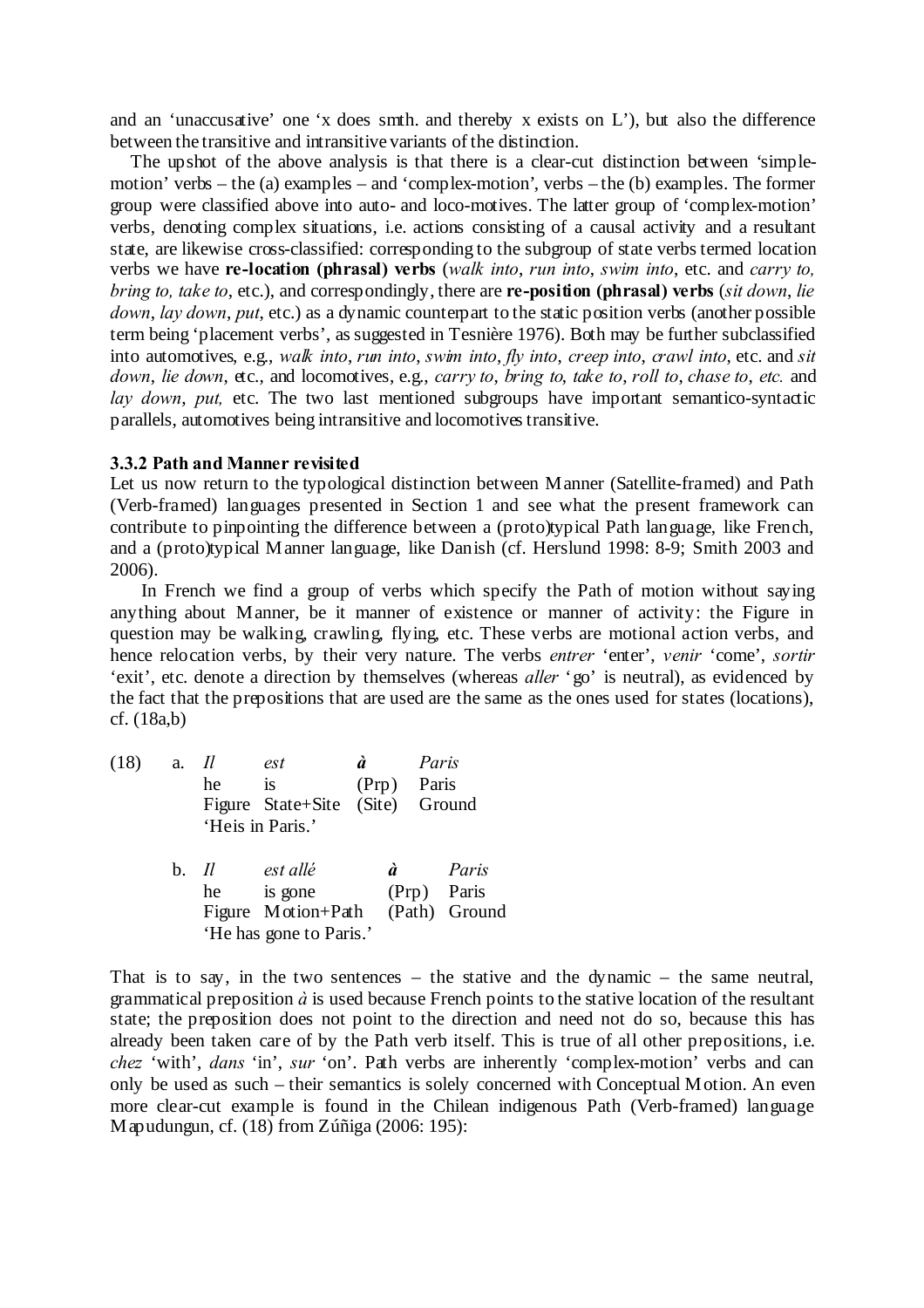| (18) | a. Mülekan                               | ruka <b>mew</b> |  |
|------|------------------------------------------|-----------------|--|
|      | continue:to:be: $1/3$ ps:ind house (Pop) |                 |  |
|      | $State + Site$                           | Ground (Site)   |  |
|      | 'I am still at home.'                    |                 |  |

|                | Amutun                       |  | waria            | mew                              |
|----------------|------------------------------|--|------------------|----------------------------------|
|                | $left:1/3ps:ind$ town        |  |                  | (Pop)                            |
|                | Motion+Goal Ground           |  |                  | (Path)                           |
|                | 'I left for the town.'       |  |                  |                                  |
| $\mathbf{C}$ . | Waria                        |  | <b>mew</b> küpan |                                  |
|                |                              |  |                  | town Pop has:come:from:1/3ps:ind |
|                | Ground                       |  |                  | (Path) Motion+Source             |
|                | 'He has come from the town.' |  |                  |                                  |

Note that not all Path languages behave like French and Mapudungun, Spanish being a clearcut case in point: in Spanish, there is a sharp distinction between locative vs. allative and ablative prepositions.

Manner of existence and Manner of activity are designated by a completely different group of verbs in French, represented by verbs such as *marcher* 'walk', *courir* 'run', *ramper* 'crawl', *flâner* 'stroll', etc. which do not conflate any Path notion. The function of these verbs is to characterise a motion in its own capacity without relating it to the possible change of location that may eventuate. In other words, they are borne as 'simple-motion' verbs and remain so – as a norm they may not be converted into 'complex-motion' verbs by the addition of a Path Satellite; they all lexicalize Perceptual Motion. Modern Greek, also a Path language, shows that a Manner verb may nevertheless be construed with a Path Satellite, but only when the latter is atelic (meaning e.g. 'towards'), cf. (19b) from **Papafragou, Massey & Gleitman**  $(xxx)$ :

| (19) | a.          | I bala<br>the ball<br>Figure  | diesxise<br>crossed<br>Motion+Path<br>'The ball crossed the field.'       | to gipedo<br>the field<br>Ground                    |                                 |
|------|-------------|-------------------------------|---------------------------------------------------------------------------|-----------------------------------------------------|---------------------------------|
|      | b.          | I bala<br>the ball<br>Figure  | kilise<br>rolled<br>M otion+M anner<br>The ball rolled towards the hole.' | pros<br>towards<br>Path [-telic]                    | tin tripa<br>the hole<br>Ground |
|      | $C_{\star}$ | *I bala<br>the ball<br>Figure | kilise<br>rolled<br>M otion+M anner<br>'The ball rolled into the hole.'   | stin tripa<br>into:the hole<br>Path [+telic] Ground |                                 |

Evidently, the Path preposition *pros* 'towards' in (19b) denotes an 'action', but it profiles the 'activity' part, thus denoting a 'process', and thus being compatible with the motional activity denoted be the atelic Manner predicate.

Danish has a very large and diversified group of 'simple-motion' verbs, i.e. verbs that specify Manner (of existence or activity), e.g., *gå* 'walk', *løbe* 'run', *spadsere* 'stroll', *kravle* 'crawl', etc. Just like their French equivalents, they are all inherently activity verbs, but they may be used in constructions to denote motional actions, i.e. complex motions. Danish has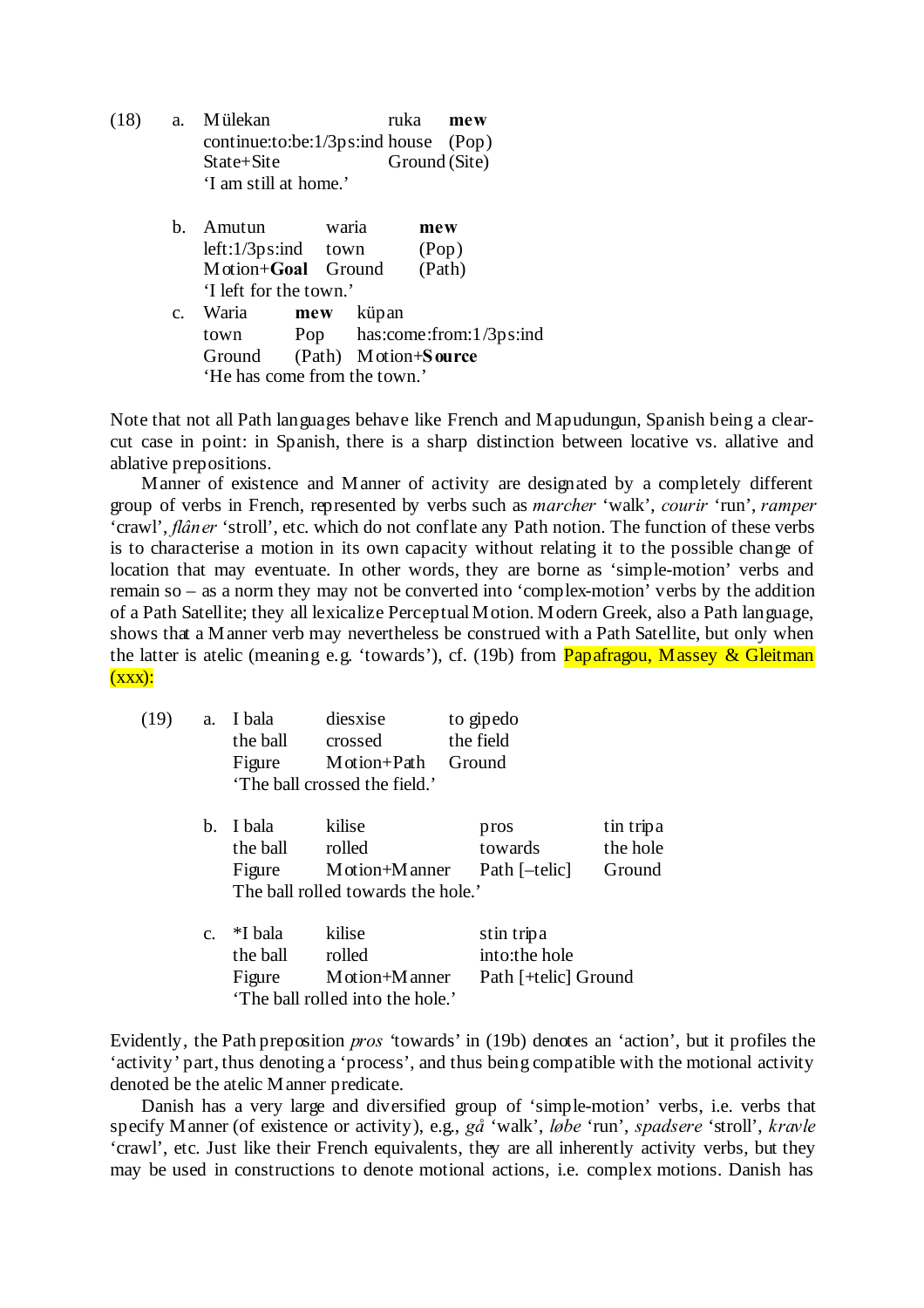only a few "genuine" Path verbs. The standard procedure to name a complex motion is to take a suitable Manner verb, i.e. a 'simple-motion' verb, and extend it with a Path-specifying *Satellite* (in the shape of a preposition/adverb) which merges with the initial verb into a phrasal verb, a complex predicate. Let us – as also done above – illustrate this by the 'simplemotion' verb *løbe* 'run'. If we add the telic Path Satellite *ud* 'out', the combination denotes a complex motion, i.e. an action. Thus the 'relocational' complex predicate *oløbe ud* (e.g. *af haven*) 'run out (e.g of the garden)' denotes an action (theoretically either an ongoing process or an event). By incorporating the Path Satellite, the construction, actually a unitary predicate, as signalled phonologically by the stress reduction of the verb, profiles both the Manner and the Path components of a Motion situation. Accordingly, the important difference between Danish and French is that Manner (of existence or of activity) in Danish cannot be isolated from Path, whereas speakers of French can skip the Manner-related information if it is not deemed relevant.

In Danish and English several Path denoting Satellites may be combined with the same 'simple-motion' Manner verb in the same sentence, as in (20) from Slobin (1997: 438):

| (20) | a. | I ran out the kitchen door,  | $\lceil$ (1) event |
|------|----|------------------------------|--------------------|
|      |    | <b>past</b> the animal pens, | $\lceil$ (2) event |
|      |    | towards Jasón's house.       | $[(3)$ process]    |

(20a) is a series of two 'relocational' events (1-2) and one motional process (3). On the level of morphosyntactic *function* it is a sequence of three phrasal lexemes – with the same head, though – but with respect to *technique* they can hardly all be seen as part of one phrasal lexeme. The first Satellite [(1)] is the one that triggers phrasal unification (see also Talmy 2000: 106f, who reserves the term Satellite for that entity only). This line of reasoning finds support in other satellite-framed languages. In German, for instance, the corresponding Satellite would be a prefix, at least in the infinitive, in casu *hinauslaufen*, i.e. part of an independent word, and in Russian this would be the case in all forms, in casu *vybežat'*. While the boundary between lexicon and free syntax may display certain fuzziness as to means of expression across languages (cf. the idea of *distributed semantics* proposed by Sinha & Kuteva 1995), semantically it is still clear-cut. In a Verb-framed, or Path language there would have to be a sequence of three verbs, cf. the Spanish translation of (20a) in (20b) from Slobin ibid.):

| (20) |                                     | b. <b>Salí</b> por la puerta de la cocina, $[(1)$ event: 'I exited $[by]$ the kitchen door' |
|------|-------------------------------------|---------------------------------------------------------------------------------------------|
|      | <b>pasé</b> por los corrales,       | $(2)$ event: 'I passed by the animal pens']                                                 |
|      | y <u>me dirigí</u> a casa de Jasón. | $(3)$ process: 'and I directed myself to Jasón's                                            |
|      |                                     | house']                                                                                     |

The difference between (19) and (20) may be *technically* one of clausal grammar vs. text grammar: (19) may be seen as a sentence (macro-clause) and (20) as a paragraph (macrosentence) – *functionally* they are both 'episodes' (cf. above).

#### **3.3.3 Reposition verbs in detail**

As we have defined an action verb, its content always includes that of a state verb. This pertains to action verbs in general, cf. e.g. *move to L* which includes the content of *live in L*, and to placement verbs specifically, cf. e.g. *lay down* which includes the content of *lie down*. Although Russian, Danish and English all have four position verbs (in English, for instance, *stand, lie, sit* and *hang*) and corresponding placement verbs (in English, *stand (a table in the*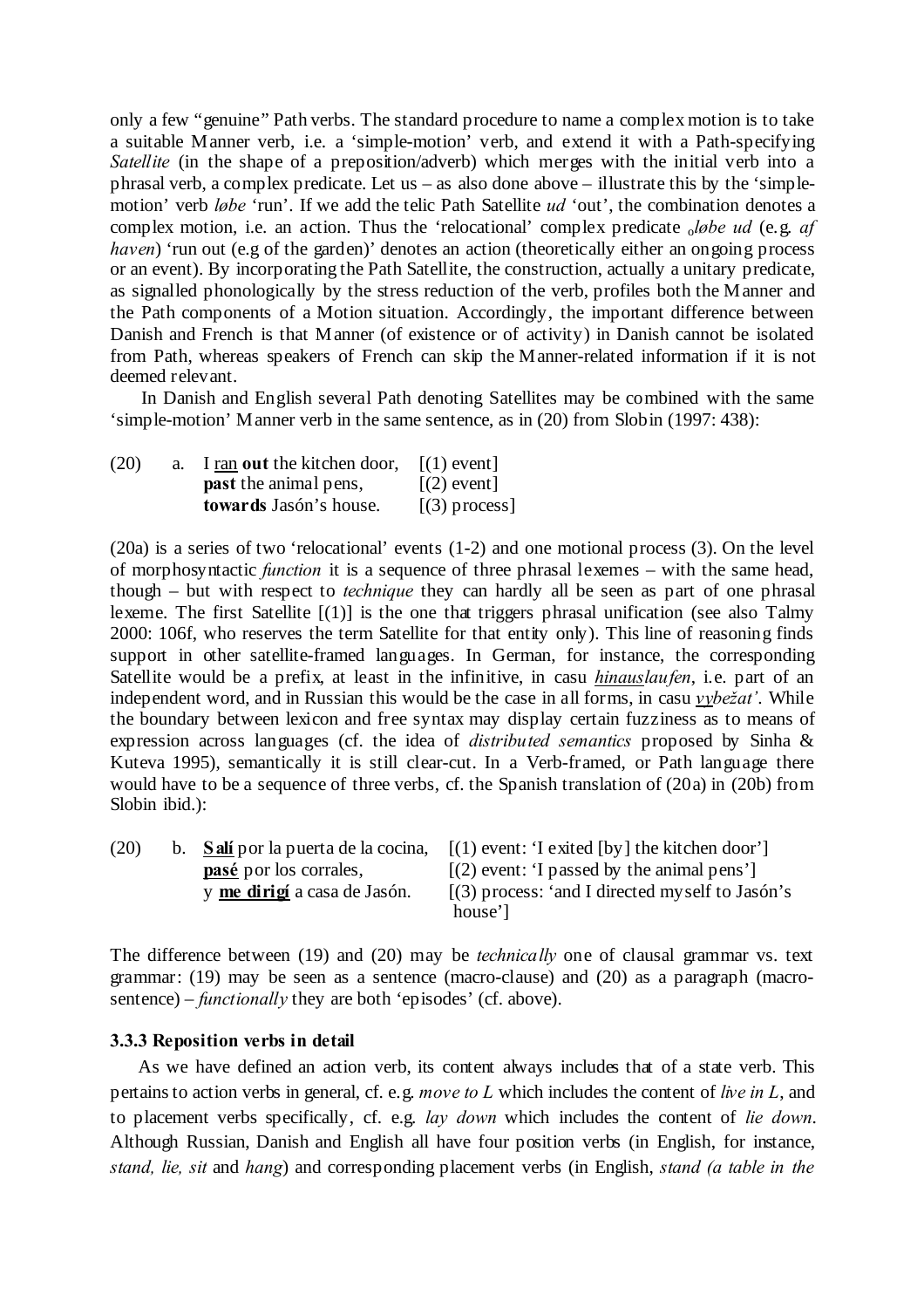*corner), lay (a carpet on the floor), set ( a hen on the eggs)* and *hang (a picture on the wall*), the intimate relationship between these two groups of verbs has been more or less blurred in English and Danish, but not so in Russian. Here we observe an almost 100 percent match, in the sense that if (as a subject, x) a noun requires *stojat'* 'x exists vertically on L', it will as a direct object, y, require *stavit'/postavit'* 'x do smth. and y exits vertically on L'.

The asymmetry in English is due to the introduction of abstract verbs for placing something in a position, viz. *put* and *place* that, in fact, repeats the existence focus (as dealt with above) from the position verbs. Instead, English has developed a group of action verbs where the activity itself, not the position, is specified, for instance, *install* and *bandage,* and a group where the Ground location itself is included in the meaning, for instance, *cage* and *imprison.* The original placement verbs have undergone the same development as the original motion verbs, such as *carry* and *lead*: they have all corresponding phrasal verbs such as*set on, set back, set in, set up* and *set out*, where the particles seem to specify either the direction of the activity, as in *set out*, or the position/the new quality of the direct object, as in *set up*. Thus, it turns out that *set*, which originally included a *sitting-position* in its state description, can be used to specify not only an upright position but also a certain quality, as in *He set up the machine*, though without loosing its activity orientation.

What has been said about English can to a certain extend be claimed to pertain to Danish as well. There are, however, some important differences. First of all, the post-verbal particle of a phrasal verb in English is normally placed immediately after the verb as in, e.g., *set up a machine*, whereas in Danish it is always placed immediately after the direct object, e.g., *<sup>o</sup>sætte en maskine op*. The particle in Danish occupies the same position as the *predicative* co-predicate (Nedergaard Thomsen 2002a, 2003), e.g., <sup>o</sup>*skrive brevet rent* '(lit.) write the letter clean (free from imperfections)' = 'make a fair copy of the letter'. This implies that both the Satellite and the predicative have an attributive, *co-predicating* function, and this is signalled by the special word order position – the incorporating character of the verbal nucleus, i.e. the host predicate, is signalled by the stress reduction: just as the clause *han <sup>o</sup>skrev brevet rent* should be read as 'he performed a writing-activity with respect to the letter and as a result of that the letter is in a state of being 'clean'', the clause *han <sup>o</sup>satte maskinen op* should be read as 'he performed a setting-upactivity with respect to the machine and as a result of that the machine is in an upright position, 'up''. Although Danish here applies the dynamic particles *op* 'up', ned 'down', af 'off', etc. (cf. Harder, Heltoft & Nedergaard Thomsen 1996; Nedergaard Thomsen 1998), it should be stressed that when posing questions concerning the state itself, in a situation where the activity is presupposed, the corresponding static particles occur (adding the suffix -*e*), for instance, *er den oppe?* '(lit.) is it up? (= 'has it been set up?)'; *er den nede?* '(lit.) is it down? (= 'has it been put down?)'; *er du a'e* (underlyingly /af-e/)? '(lit.) are you off? (= have you been set down?)', etc. Moreover, it should be taken into consideration that there exists a systematic alternation between the phrasal verb construction, i.e. the verb having a post-verbal particle, and the corresponding prefixed verb construction. Take some illustrative examples of this quite general pattern, which is a characteristic feature of Danish (for further examples, see Durst-Andersen and Herslund 1996; cf. also Nedergaard Thomsen 1992, 2003):

(21) a. Partiet har **op**stillet kandidaterne.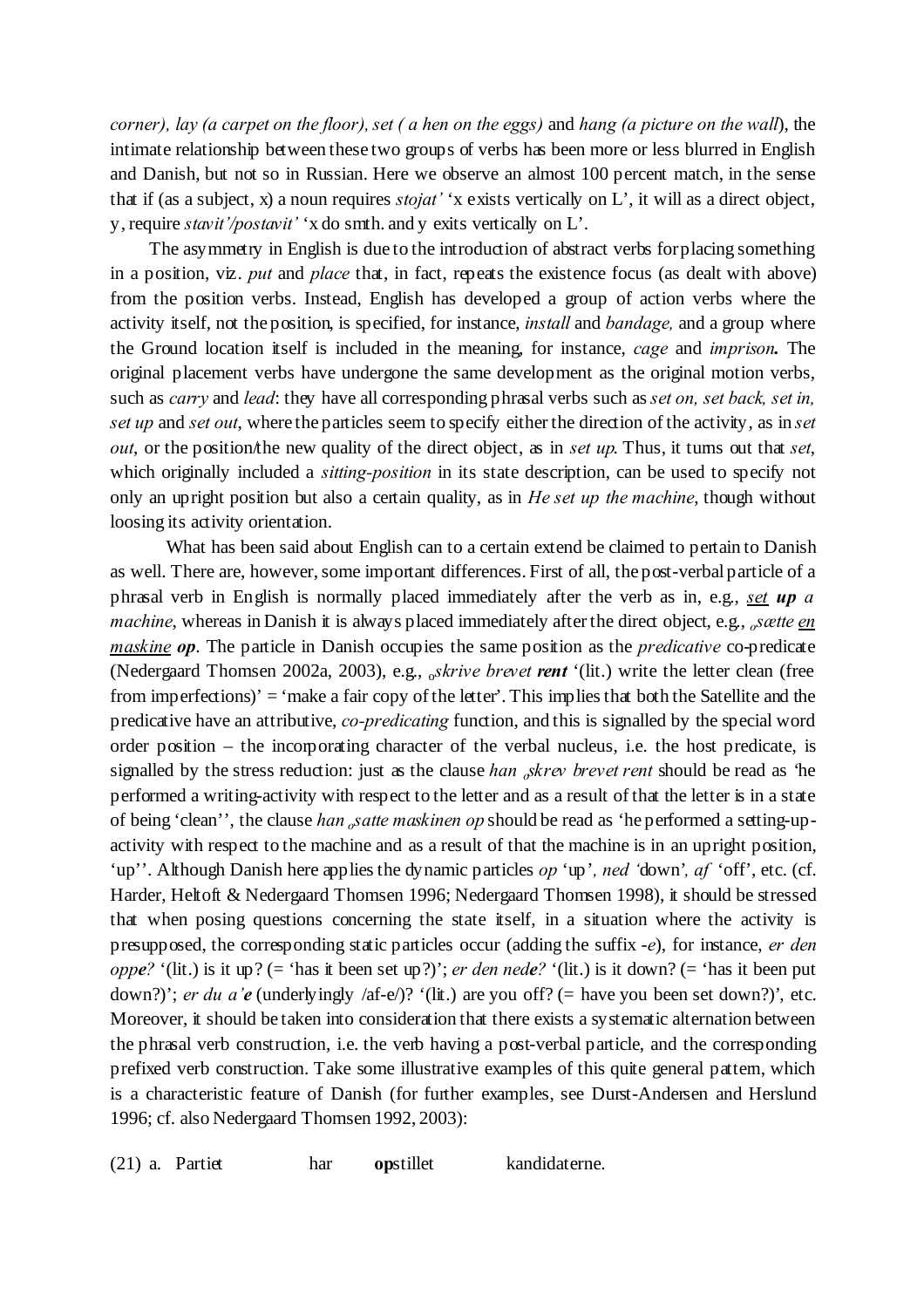| the party | has | up-put                                    | the candidates |
|-----------|-----|-------------------------------------------|----------------|
|           |     | 'The party has nominated its candidates.' |                |

- b. Han 'stillede keglerne **op**. he put the skittles up 'He set up the skittles.'
- c. \*Han har **op**stillet keglerne. **'\***He has(= nominated) the skittles.'
- d. Han <sup>o</sup>stillede vasen **op**på bordet. 'He put the vase (**up**) on the table.'

Example (21a) denotes an *institution* (cf. Nedergaard Thomsen 1991, 1992), i.e. *opstille*, can only take an Agent who has the social authority or the permission to nominate candidates, while (21b) involves a concrete *locative* meaning, i.e. *'stille op* is concrete and denotes that the skittles are in an upright position. Notice that (21b) designates, not a trans-location (relocation) but a 'contained' movement (Talmy 1975) – and this is underlined by the stress retainment, whereas  $(22d)$  denotes a relocation from a position not on the table to a position on the table – this being signalled by the stress reduction of the verb. The fact that Danish has a systematic alternation between a subject-oriented, institutionalized construction (22a) and an object-oriented, concrete locative construction (22b/d) makes Danish and English look alike. However, the focus of the latter construction (22b/d) reminds of the position focus within state verbs, thereby making Danish and English quite different. We concluded above, on the basis of the unmarked status of the position verb *ligge* 'lay' in Danish, that Danish has a naming strategy that focuses on Location. In the case of placement verbs as well as of all other verbs having a post-verbal particle we observe manifestations of the same spatial focus: One cannot place a Figure without having a Ground in the shape of a concrete location, and it is only after having established this relationship between a Figure and a Ground that it is possible to specify a direction.

# **4. Concluding**

The proposed typology of (pre-linguistic) situations was based on four kinds of situations, namely two kinds of 'simple' situations: states and activities, and two kinds of 'complex' situations (actions): events and processes. With Reference to this typology we developed a (linguistic) classification of verbs, i.e. lexical items whose prototypical function it is to denote those kinds of situations. It turned out that languages do not lexicalize events and processes in themselves, but leave their differentiation to grammar (grammatical operators, for instance). Languages name their collective concept, i.e. an action, which has no counterpart in perceivable reality. This left us with three verb classes, i.e. state verbs, activity verbs and action verbs. At the same time, and orthogonal to this, we developed a typology of verbs based on the concept of domain of reference that runs across the three verb classes based on situation types, Aktionsarts. The domains were: location, experience, possession, and quality. The resultant cross-classification of verbs enabled us to paraphrase sentences with the aim of pinpointing the different factors that specific languages focus on. With respect to our topic, viz. motion events and related issues, we ended up by proposing the following typology of verbs:

- State verbs
	- o Location verbs: e.g. Eng. *be,* i.e. 'x exists on L'
	- o Position verbs: e.g. Eng. *stand*, i.e. 'x exists [vertically] on L'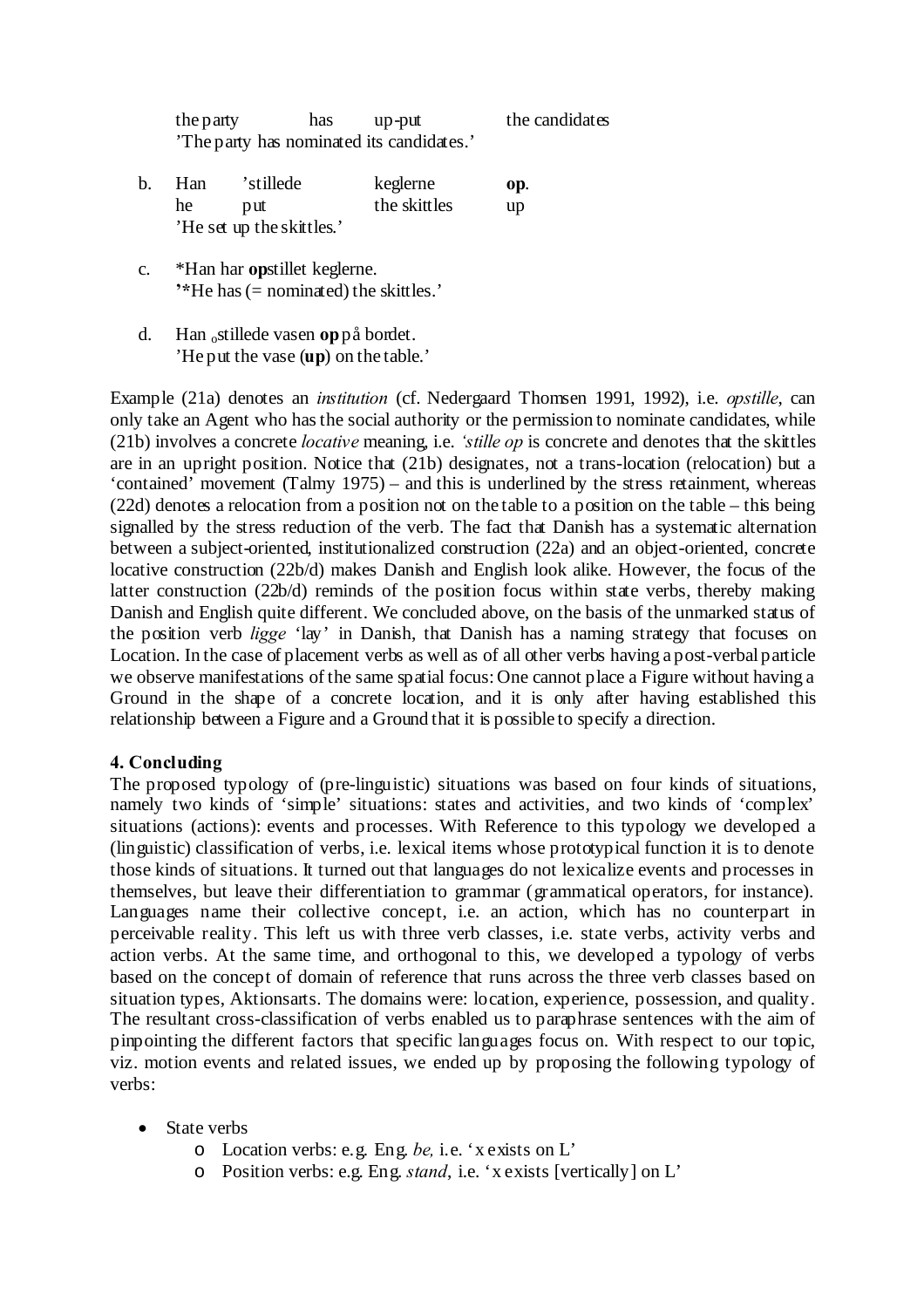- Activity verbs
	- o Movement verbs: e.g. Eng. *wave*
	- o 'Simple-motion' verbs
		- Automotives intransitives: e.g. Eng. *walk*, i.e. 'while [vertically] on  $L$ (trajectory), x performs an activity'
		- Locomotives transitives: e.g. Eng. *carry*, i.e. 'while y is [sitting/ hanging] on x (on trajectory L), x performs a (supportive) activity'
- Action verbs
	- o 'Complex-motion' verbs
		- Relocation verbs
			- Automotives intransitives: e.g. Eng. *walk to L2*, i.e. 'while [vertically] on L1 (trajectory), x performs an activity and then as a result exists on L2 (target)'
			- Locomotives transitives: e.g. Eng. *carry to L2*, i.e. 'while y is [sitting/hanging] on x on L1 (trajectory), x performs an activity and then as a result y exists on L2 (target)'
		- **Reposition verbs** 
			- Automotives intransitives: e.g. Eng. *lie down on L*, i.e. 'x performs an activity and then as a result x exists [horizontally] on L'
			- Locomotives transitives: e.g. Eng. *lay down on L*, i.e. 'x performs an activity with respect to y and then as a result y exists [horizontally] on L'

We took Russian, English, and Danish as our primary sources because they are normally typologized as Manner languages, but nevertheless show out to be typologically divergent. We then tried to show that, indeed, they differ in fundamental respects from one another – and always in the same way. We argued that the differences can be traced back to different strategies of perception and naming which showed out to originate in the extra-linguistic, perceptual basis, what we term 'stable pictures', i.e. in the perceptual impression of absence of motion. Our analysis of (pre-linguistic) situations and of the semantics of the designating verbs made it clear that a distinction should be drawn between Primary and Secondary Figure, and correspondingly between Primary and Secondary Ground, linked to the important notions of stability and instability, respectively. In the same way, we tried to demonstrate that Talmy's notion of Manner should also be similarly subclassified, i.e. into (static) Manner of existence and (dynamic) Manner of activity. And last, but not least, it was argued that Talmyan Path implies an autonomous state situation. This state is not transparently coded in all languages, but in those that have aspect, as Russian and English, or have serial verb constructions, as Chinese and Thai, it could be read off directly. Grammar may put light on lexical items that are borne as pure symbols, but may turn into icons or indexes on the grammatical level.

# **References**

Aske, Jon (1989). Path predicates in English and Spanish: A closer look. *Proceedings of the 15th Annual Meeting of the Berkeley Linguistics Society*, 1-14. Berkeley, Ca: BLS.

- Berman R.A.; Slobin D.I. (eds.). (1994). *Relating events in narratives.* Hillsdale, NJ: Lawrence Erlbaum Associates.
- Berthele, R. (2004). The typology of motion and posture verbs: A variationist account. In *Dialectology Meets Typology. Dialect Grammar from a Cross-Linguistic Perspective*, B. Kortmann (ed.), 93-126. Berlin & New York.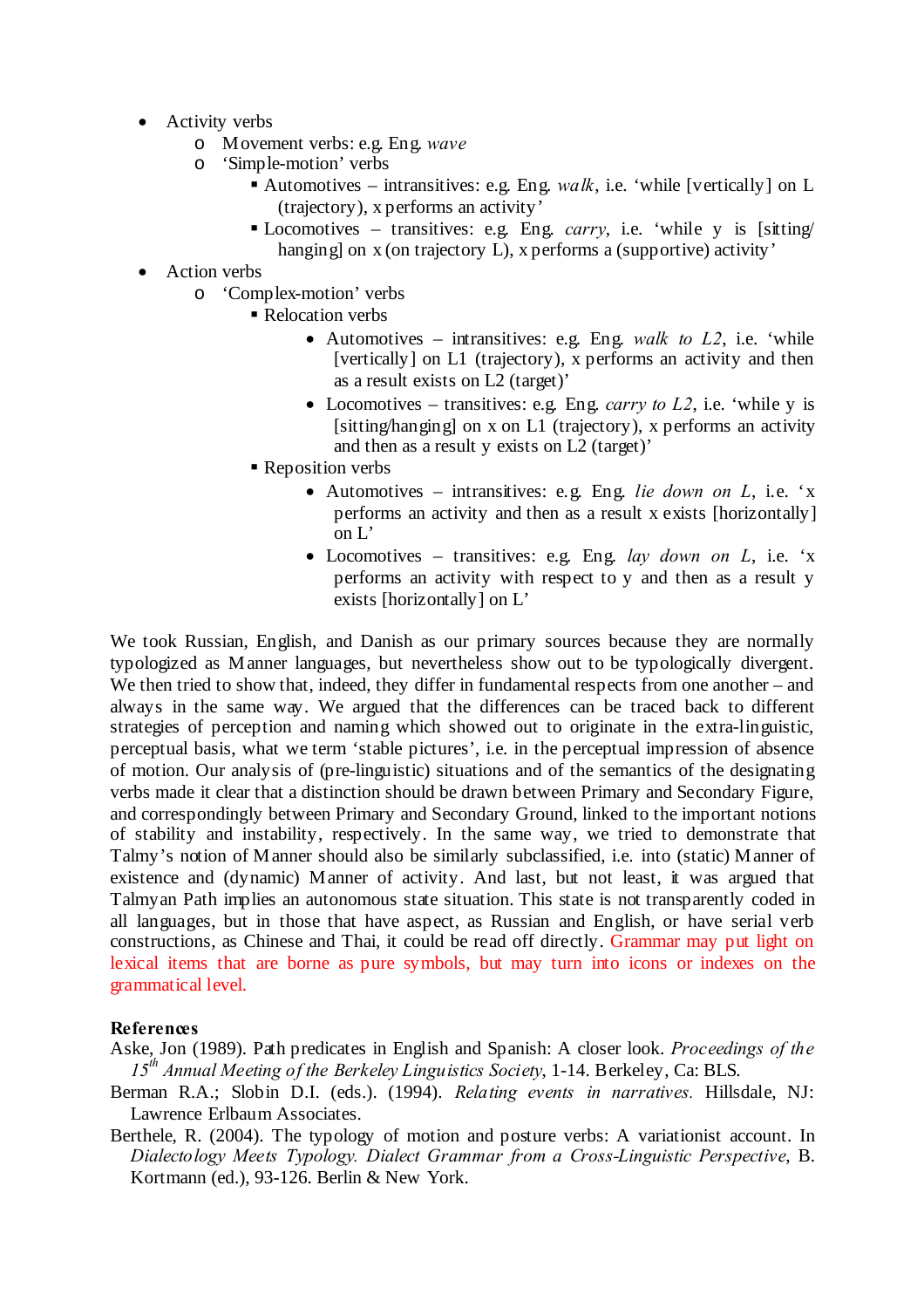Blaser, E.; Sperling, G. (2008). "When is motion 'motion'?" In *Perception* 37 (4): 624 – 627. Borst, A. (2000). Models of motion detection. *Nature Neuroscience* 3: 1168.

- Chen, L & Guo, J. (2008). "Motion events in Chinese novels: Evidence for an equipollentlyframed language". *Journal of Pragmatics* (2008), doi:10.1016/j.pragma.2008.10.015.
- Ciffuentes, P. (2008). Motion in English and Spanish: A perspective from Cognitive Linguistics, typology and psycholinguistics. Ph.D. Thesis. Universidad de Murcia.
- Dodge, Ellen & Lakoff, George (2005). "Image Schemas: From Linguistic Analysis to Neural Grounding. In Beate Hampe (ed.): From Perception to Meaning: Image Schemas in Cognitive Linguistics. Berlin: Mouton de Gruyter, 57-91.
- Dowty, David (1979). *Word meaning and Montague Grammar: The semantics of verbs and times in Generative Semantics and Montague's PTQ*. Dordrecht, etc.: D. Reidel [Synthese Language Library 7].
- Durst-Andersen, P. (1992). *Mental grammar. Russian aspect and related issues.* Columbus, Ohio: Slavica Publishers.
- Durst-Andersen, P. (1997). De russiske bevægelsesverbers leksikalske og grammatiske struktur. *Svantevit* 19: 25-48.
- Durst-Andersen, P. (2000). The English progressive as picture description. *Acta Linguistica Hafniensia* 32: 45-103.
- Durst-Andersen, P. (2002). Russian and English as two distinct subtypes of accusative languages. *Scando-Slavica* 48: 103-126.
- Durst-Andersen, P. (2006). Location in Danish as opposed to English and Russian. In *Grammatica. Festschrift in honour of Michael Herslund*, H. Nølke et al. (eds.), 69-84. Bern: Peter Lang.
- Durst-Andersen, P. (2008). The two aspectual systems of French. *Festschrift in honour of Henning Nølke*, M.-B. Mosegaard Hansen, Birkelund et al. (eds.), XXX.

Durst-Andersen, P. (2009).

- Durst-Andersen, P.; Herslund M. (1996). The syntax of Danish verbs. Lexical and syntactic transitivity. In *Content, expression, and structure. Studies in Danish functional grammar*, H. Engberg-Pedersen et al. (eds.), 65-102. Amsterdam: John Benjamins.
- Dodge, E.; Lakoff, G. (2005). Image schemas: From linguistic analysis to neural grounding. In B. Hampe (ed.). *From perception to meaning: Image schemas in cognitive linguistics*, Berlin: De Gruyter: 57-91.
- Filipovic, Luna (2007). *Talking about motion: a cross-linguistic investigation of lexicalization patterns*. Amsterdam: John Benjamins.
- Fillmore, Charles J. (1975). "Coming and going". *Santa Cruz Lectures on Deixis, 1971*, 50- 69. Bloomington: Indiana University Linguistics Club.
- Foley, William A., & Robert D. Van Valin, Jr. (1984). *Functional syntax and universal grammar*. Cambridge, England: Cambridge University Press.
- Fong, V.; Poulin, C. (1998). Locating linguistic variation in semantic templates. In *Discourse and cognition. Bridging the gap*, J.-P. Koenig (ed.), 29-39. Stanford, CA: CSLI Publications.
- Gennari, S.P.; Sloman, S.A.; Malt, B.C.; Fitch, W.T. (2002). Motion events in language and cognition. *Cognition* 83 (1): 49-79.
- Harder, Peter; Heltoft, Lars; Nedergaard Thomsen, Ole (1996)."Danish directional adverbs. Content syntax and complex predicates: a case for host and co-predicates". *Content, Expression and Structure. Studies in Danish Functional Grammar*. Eds. Engberg-Pedersen & al. Amsterdam/Philadelphia: John Benjamins.159-198.
- Herslund, M. (1998). Typologi, leksikalisering og oversættelse. *Lingvistisk Oversættelse* [Copenhagen Working Papers in LSP 3], M. Herslund (ed.), 7-12. Copenhagen: Copenhagen Business School.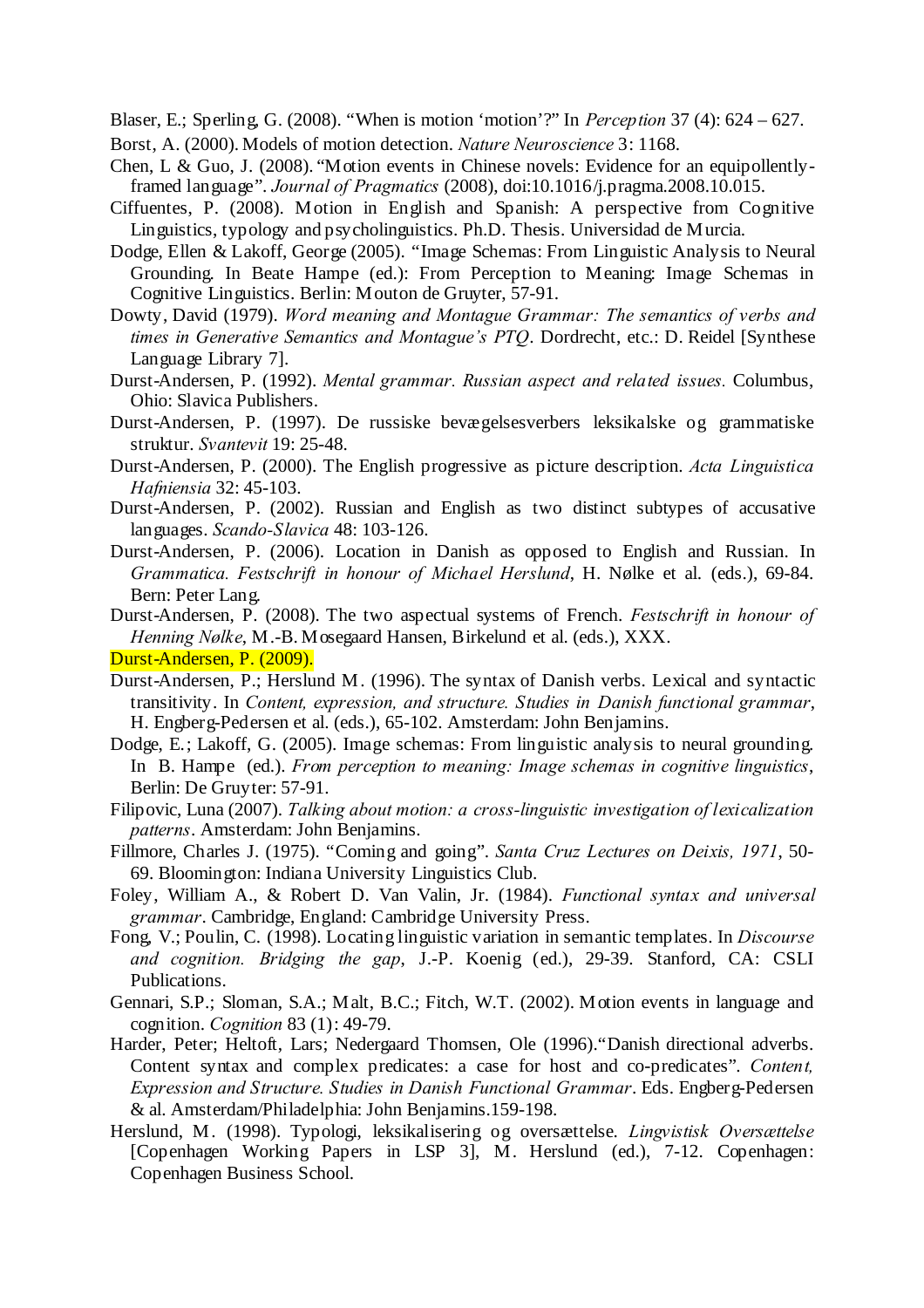- Herslund, M.; Baron, I. (2003). Language as world view. Endocentric and exocentric representations of reality. In *Language and culture*. [Copenhagen Studies in Languages 29], I. Baron (ed.), 29-42. Copenhagen: Samfundslitteratur.
- Hedden, T. et al. (2008). "Cultural influences on neural substrates of attentional control". *Psychological Science* 19: 12-17.
- Ibarretxe-Antuñano, I. (2003). What translation tells us about motion: A contrastive study of typologically different languages. *International Journal of English Studies* 3.2 151-176.
- Ibarretxe-Antuñano, I. (2004). Language typologies in our language use: The case of Basque motion events in adult oral narratives. *Cognitive Linguistics* 15(3): 317-349.
- Jackendoff, Ray (2002). *Foundations of Language. Brain, Meaning, Grammar, Evolution*. Oxford: Oxford University Press.
- Klein, Wolfgang (1994). *Time in language*. London: Tayler & Francis (Routledge).
- Korzen, I. (2005). Lingue endocentriche e lingue esocentriche: lseeico, testo e pensiero. In *Tipologia linguistica e società. Considerazioni inter- e intralinguistiche*, I. Korzen & P. D'Achille (eds.), 31-54. Firenze: Franco Cesati Editore.
- Langacker, R.W. (1991). *Foundations of cognitive grammar. Vol. 2. Descriptive application.* Stanford, CA: Stanford University Press.
- Lyons, J. (1977). *Semantics 2*. Cambridge: Cambridge University Press.
- Malt, B.C.; Gennari, S.; Imai, M.; Ameel, E.; Tsuda, N. & Majid, A. (2008). Talking about walking: Biomechanics and the language of locomotion. *Psychological Sciences* 19: 232- 240.
- Martin J.R. and Matthiessen C. (1990). Systemic Typology and Topology. In Frances Christie (ed.) Literacy in Social Processes. Darwin: Centre for Studies of Language in Education, Northern Territory University. 345-383.
- Mora Gutiérrez, J. P. (2001). Directed motion in English and Spanish. *Estudios de Lingüística Española* 11.
- Nakazawa, Tsuneko (xxx). "Motion event and deictic motion verbs as Path-conflating verbs". Xxx.
- Nedergaard Thomsen, Ole (1991). "Unit Accentuation as an Expression Device for Predicate Formation in Danish?". *Acta Linguistica Hafniensia* 23. 145-196.
- Nedergaard Thomsen, Ole (1992). "Unit Accentuation as an Expression Device for Predicate Formation. The Case of Syntactic Noun Incorporation in Danish". *Layered Structure and Reference in a Functional Perspective*. Eds. Fortescue & al. Amsterdam/Philadelphia: Benjamins. 173-229.
- Nedergaard Thomsen, Ole (1994). "Dyirbal ergativity and embedding. A functionalpragmatic approach". *Studies in Language* 18:2. 411-488.
- Nedergaard Thomsen, Ole (1998). "Retningsadverbialer i dansk". *Selskab for Nordisk Filologi. Årsberetning 1996-1997*. Ed. Kristensen. København: Selskab for Nordisk Filologi. 66-84.
- Nedergaard Thomsen, Ole (2002a). "Complex predicates and processing in Danish". Complex Predicates and Incorporation. A functional perspective. Ed. Travaux du Cercle Linguistique de Copenhague XXXII. Copenhagen: C.A. Reitzel. 120-174.
- Nedergaard Thomsen, Ole (2002b). "Complex predicate formation and incorporation. Towards a typology".*Complex Predicates and Incorporation. A functional perspective*. Ed. *Travaux du Cercle Linguistique de Copenhague*XXXII. Copenhagen: C.A. Reitzel. 288-381.
- Nedergaard Thomsen, Ole (2003). "Danish", Ch. 8. Variationstypologie. Ein sprachtypologisches Handbuch der europäischen Sprachen in Geschichte und Gegenwart. Ed. Roelcke. Berlin & New York: Walter de Gruyter. 199-249.
- Nedergaard Thomsen, Ole & Herslund, Michael (2002). "Complex Predicates and Incorporation". Introduction (m. Michael Herslund). Complex Predicates and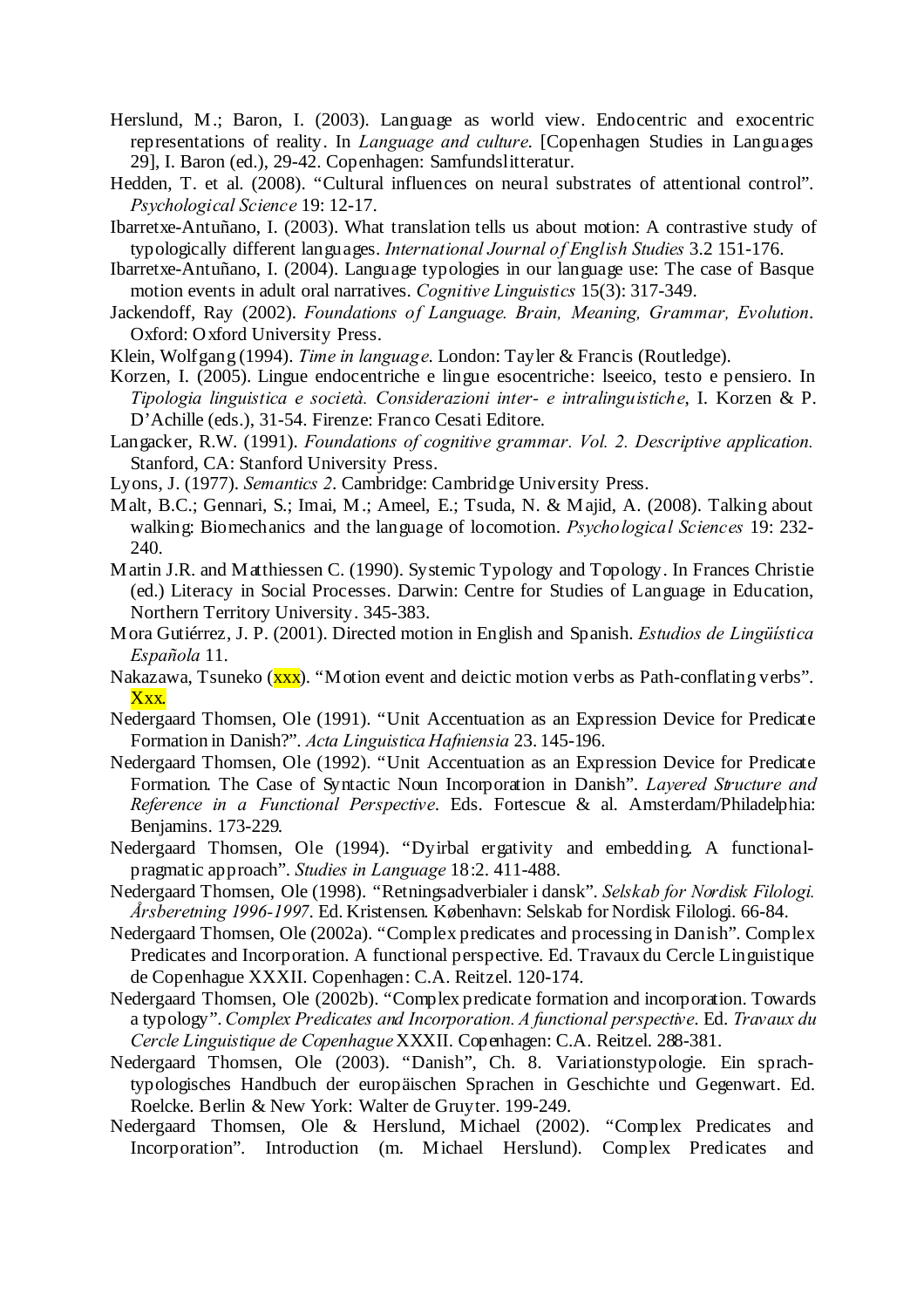Incorporation. A functional perspective. Ed. Travaux du Cercle Linguistique de Copenhague XXXII. Copenhagen: C.A. Reitzel. 7-47.

- Nesset, Tore (2007). The Path to neutralization: Image Schemas and prefixed motion verbs. *Poljarnyj Vestnik* 10: 61-71.
- Newman, John (ed) (2002). *The linguistics of sitting, standing, and lying*. Amsterdam/ Philadelphia: John Benjamins.
- Nisbett, R.E. (2003). *The geography of thought. How Asians and Westerns think differently, and why.* New York: The Free Press.
- Nisbett, R.E. et al. (2001). "Culture and systems of thougth: Holistic versus analytic cognition." *Psychological Review* 108: 291-310.
- Oh, K-J. (2003). *Language, cognition, and development: Motion events in English and Korean*. Ph.D. Thesis, University of California, Berkeley.
- Özçalışkan, Şeyda & Slobin, Dan I. (2003). Codability effects of the expression of manner of motion in Turkish and English. Özsoy, A.S.; Akar, D.; Nakipoğlu-Demiralp, M.; Taylan, E.E. & Aksu-Koç, A. (eds.): *Studies in Turkish Linguistics*, 259-270. Istanbul: Bogaziçi University Press.
- Ozol, S. (2004). Fra sukkerroe til sukkerskål: Onomasiologisk undersøgelse af danske og russiske relokationsverber baseret på SugarTexts. [From sugar beet to sugar pot: An onomasiological study of Danish and Russian relocation verbs based on SugarTexts.] Master Thesis, Copenhagen Business School.
- Papafragou, A.; Massey, C. and Gleitman, L. (2002). Shake, rattle 'n' roll: the representation of motion in language and cognition. *Cognition* 84: 189-219.
- Papafragou, A.; Massey, C. and Gleitman, L.  $(xxx)$ . "Motion events in language and cognition". *Proceedings of the 25th Annual Boston University Conference on Language Development*. Sommerville, MA: Cascadilla Press.
- Pourcel, S. (2005). Motion & relativity cont. *Durham Working Papers in Linguistics* 10: 181- 94.
- Rasche, C. (2005). *The Making of a Neuromorphic Visual System.* Berlin: Springer.
- Rojo, A. & Valenzuela, J. (2001). How to say things with words: Ways of saying in English and Spanish. *Meta*, XLVI, 3: 467-477.
- Sinha, C. & Kuteva, T. (1995). Distributed spatial semantics. *Nordic Journal of Linguistics* 18: 167-199.
- Slobin, D. (1996a). Two ways to travel: Verbs of motion in English and Spanish. In *Grammatical constructions: Their form and meaning*, M. Shibatani and S. Tompson (eds.), 195-219. Oxford: University Press.
- Slobin, D. (1996b). From "thought and language" to "thinking for speaking*".* In *Rethinking linguistic relativity*, J. J. Gumperz and S. C. Levinson (eds.), 70-96. Cambridge: University Press.
- Slobin, D. (1997). Mind, code, and text. Bybee, J & Thompson, S.A. (eds.): *Essays on language function and language type: Dedicated to T. Givón*, 437-467. Amsterdam/Philadelphia: John Benjamins.
- Slobin, D. (2004). The many ways to search for a frog: Linguistic typology and the expression of motion events. In *Relating events in narrative: Typological contextual perspectives*, S. Strömquist & L. Verhoeven (eds.), 219-257. Mahwah, NJ: Lawrence Erlbaum Associates.
- Slobin, D. (2005). Relating narrative events in translation. In *Perspectives on language and language development: Essays in honor of Ruth A. Berman*, D. Ravid and H. B. Shyldkrot, (eds.), 115-129. Dordrecht: Kluwer.
- Smith, V. (2000). On the contrastive study of lexicalization patterns for translation purposes: some reflections on the levels of analysis. In *Argomenti per una linguistica della traduzione. Notes pour une linguistique de la traducion. On linguistic aspects of trans-*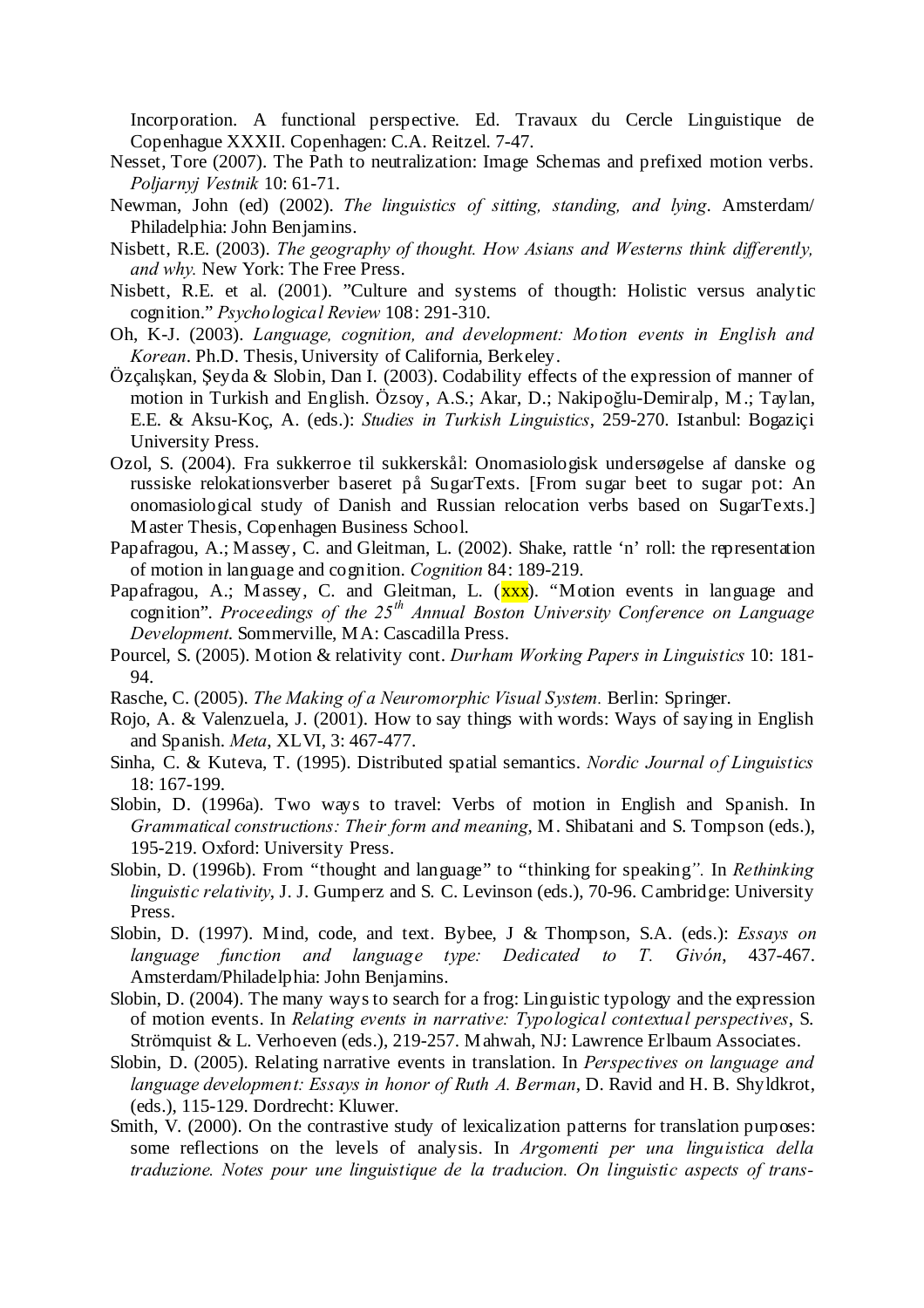*lation*. [Gli argomenti umani 4], I. Korzen and C. Marello (eds.), 19-42. Alessandria: Edizioni dell'Orso.

- Smith, V. (2003). Talking about motion in Danish, French, and Russian: Some implications for LSP in theory and practice. *LSP & Professional Communication* 2: 66-90.
- Smith, V. (2005). Modeling the semantics of relocation: For SugarTexts and beyond. In B. N. Madsen / H. E. Thomsen, (eds.), *Terminology and concept development*. Copenhagen: Litera: 226-236.
- Smith, V. (2006). Talking about motion in Danish, French, and Russian: Typological, methodological, and translational considerations. In *Grammatica. Festschrift in honour of Michael Herslund*, H. Nølke et al. (eds.), 461-75. Bern: Peter Lang.
- Strömquist, A. and Verhoeven, L. (eds.). (2004). *Relating events in narrative: Typological and contextual perspectives.* Mahwah, NJ: Lawrence Erlbaum Associates.
- Talmy, L. (1975). Semantics and syntax of motion. J. Kimball (ed.): *Syntax and Semantics* 4. 181-238. New York: Academic Press.
- Talmy, L. (1985). Lexicalization patterns: Semantic structure in lexical forms. In *Language typology and syntactic description, Vol. III. Grammatical categories and the lexicon*, T. Shopen (ed.), 57-149. Cambridge: University Press.
- Talmy, L. (1991). Path to realization: a typology of event conflation. *Proceedings of the Berkeley Linguistics Society* 17: 480-519.
- Talmy, L. (2000). *Towards a cognitive semantics: Volume 2: Typology and process in concept structuring*. Cambridge, MA: MIT Press.
- Tesnière, L. (1976[1959]). *Éléments de syntaxe structurale. IIième édition*. Paris: Klincksieck.
- Tomlin, Russell S. (1995): "Focal attention, voice, and word order. An experimental, crosslinguistic study". Pamela Downing & Michael Noonan (eds.): *Word Order in Discourse*. Amsterdam & Philadelphia: John Benjamins. 517-554.
- Tomlin, Russell S. (1997): "Mapping conceptual representations into linguistic representations: The role of attention in grammar". Jan Nuyts & Eric Pederson (eds.): *Language and conceptualization*. Cambridge: Cambridge University Press. 162-189.
- Tomlin, Russell S., Linda Forrest & M.M. Pu (1997): "Discourse semantics". Teun van Dijk (ed.): *Discourse as structure and process*. London: Sage Publications. 63-111.
- Vendler, Z. (1967). *Linguistics in philosophy.* Ithaca, N.Y.: Cornell University Press.
- Vovk, Oksana (2008). *Satellitter og relokation. Leksikalisering af relokation med fokus på dansk og tysk samt iddragelse af russisk, engelsk og fransk. En afhandling inden for SugarText-Projektet* [Satellites and relocation. Lexicalization and of relocation focusing on Danish and German with reference to Russian, English, and French. A thesis within the SugarTexts Project.]. MA Thesis. Copenhagen Business School.
- Willemoes Christensen, Charlotte (2008). *Sprogtypologiske forskelle og valg af oversættelsesstrategi—en komparativ analyse af danske og spanske relokationsverber og den danske oversætters opgave. Baseret på relokationsbegivenheder i danske og spanske SugarTexts.* [Language-typological differences and the choice of a translation strategy—a comparative analysis of Danish and Spanish relocation verbs and the task of the Danish translator: Based on relocation events in Danish and Spanish SugarTexts.]. MA Thesis. Copenhagen Business School.
- Zacks, J.; Tversky, B. (2001). Event structure in perception and cognition. *Psychological Bulletin* 127 (1): 3-21.
- Zheng, Mingyi and Goldin-Meadow, Susan (2002). "Thought before language: how deaf and hearing children express motion events across cultures". *Cognition* 85: 145-175.
- Zlatev, J. and Yangklang, P. (2004). A third way to travel: The place of Thai (and other serial verb languages) in motion event typology. In *Relating events in narrative: Typological*